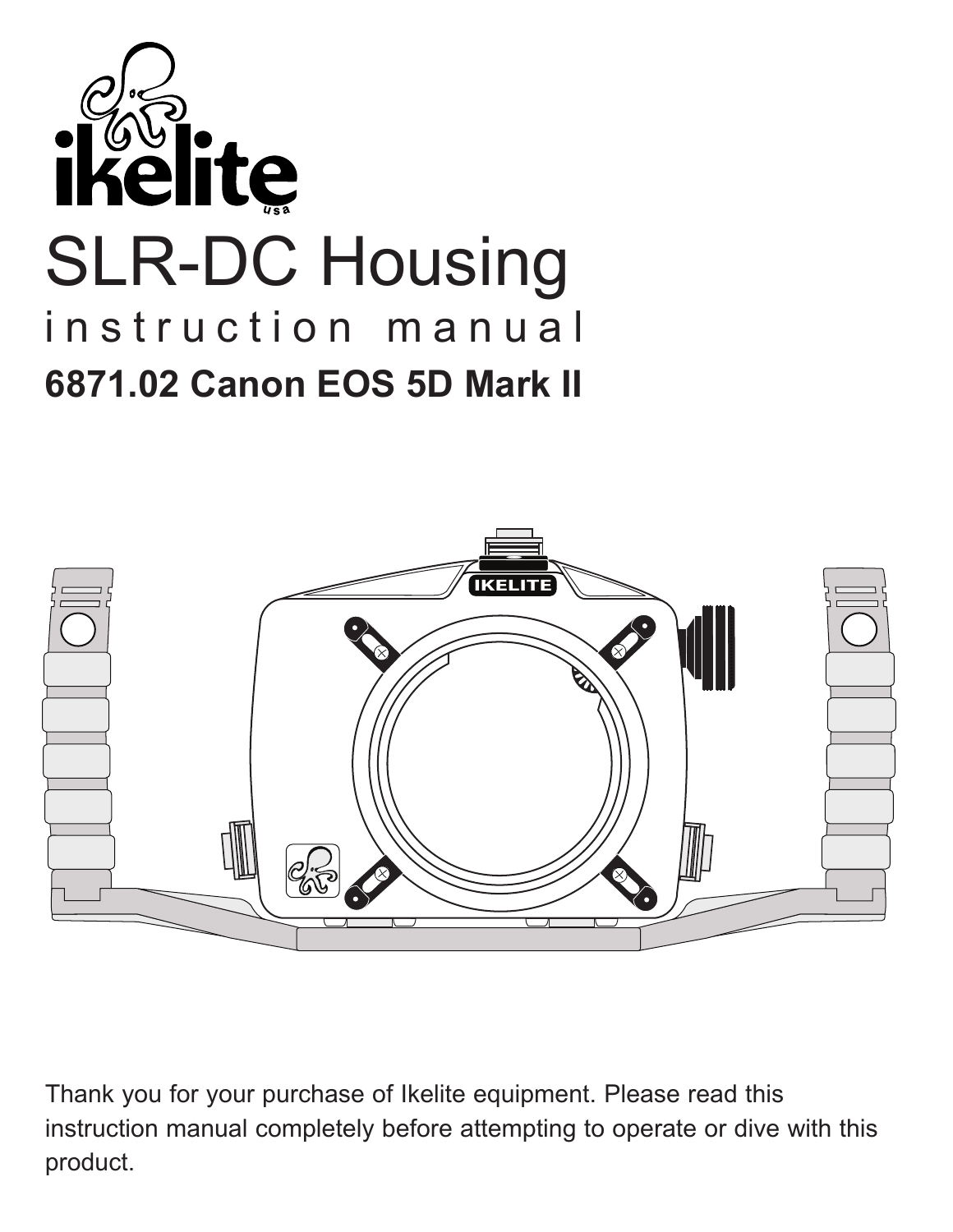## **Table of Contents**

| Setting the Conversion Circuitry Strobe ID SwitchP. 7    |  |
|----------------------------------------------------------|--|
| Attaching the Flash Connection for External Strobes P. 8 |  |
|                                                          |  |
|                                                          |  |
|                                                          |  |
|                                                          |  |
|                                                          |  |
|                                                          |  |
|                                                          |  |
|                                                          |  |
|                                                          |  |
|                                                          |  |
|                                                          |  |
|                                                          |  |
| Recommended Accessories (m. 1997) Mars. 1998             |  |
| Accessory Mounting Points / EV-Controller Use  P. 23     |  |
| (Maintenance )…………………………………………………………P. 24                |  |
|                                                          |  |
|                                                          |  |
|                                                          |  |
|                                                          |  |
|                                                          |  |
|                                                          |  |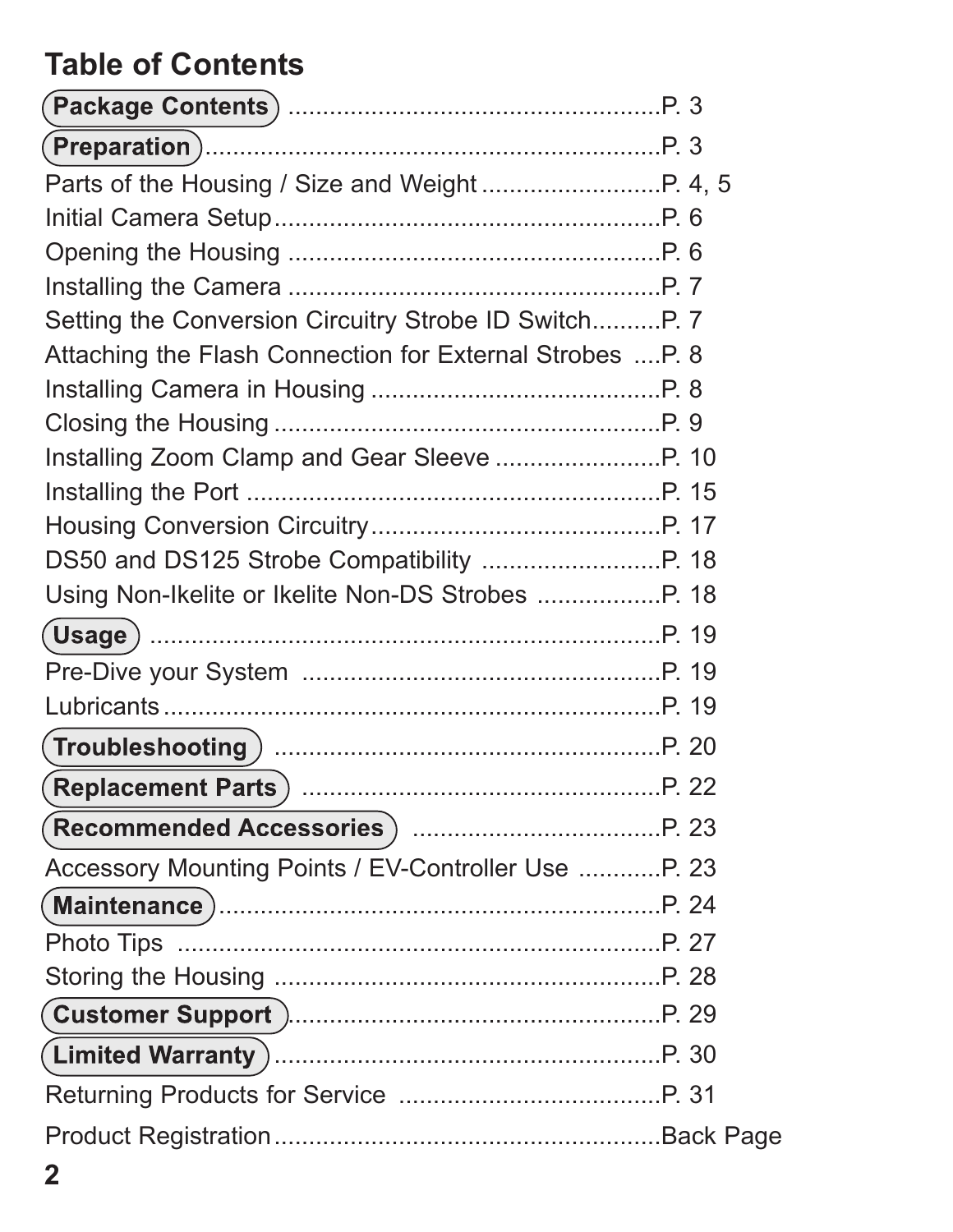## **Package Contents**

- SLR-DC Housing
- Envelope containing tray installation hardware, maintenance kit, and extra control end tips.
- Aluminum Tray & Dual Handles
- Silicone Lubricant
- Std. Zoom Clamp & Sleeve Set
- #5509.28 Large Diameter Zoom Clamp & Sleeve Set

## **Preparation**

This product has been water pressure tested at the factory and is depth rated to 200 ft. (60 m). Thoroughly inspect and immerse the empty housing completely in water before installing a camera. If any fogging occurs or droplets of water enter the housing, do not install a camera. Clean the housing main o-ring and retest to make sure that it is watertight. Refer to the Troubleshooting section, page 20. We suggest that you read this instruction booklet thoroughly before use to have a full understanding of where each camera control is located, and what function each control provides. Please read your camera manual thoroughly to have a full understanding of each camera function. If you are new to underwater photography, be sure to read the Photo Tips section.

Due to the power required to operate the camera and LCD screen start each dive with a fully charged camera battery.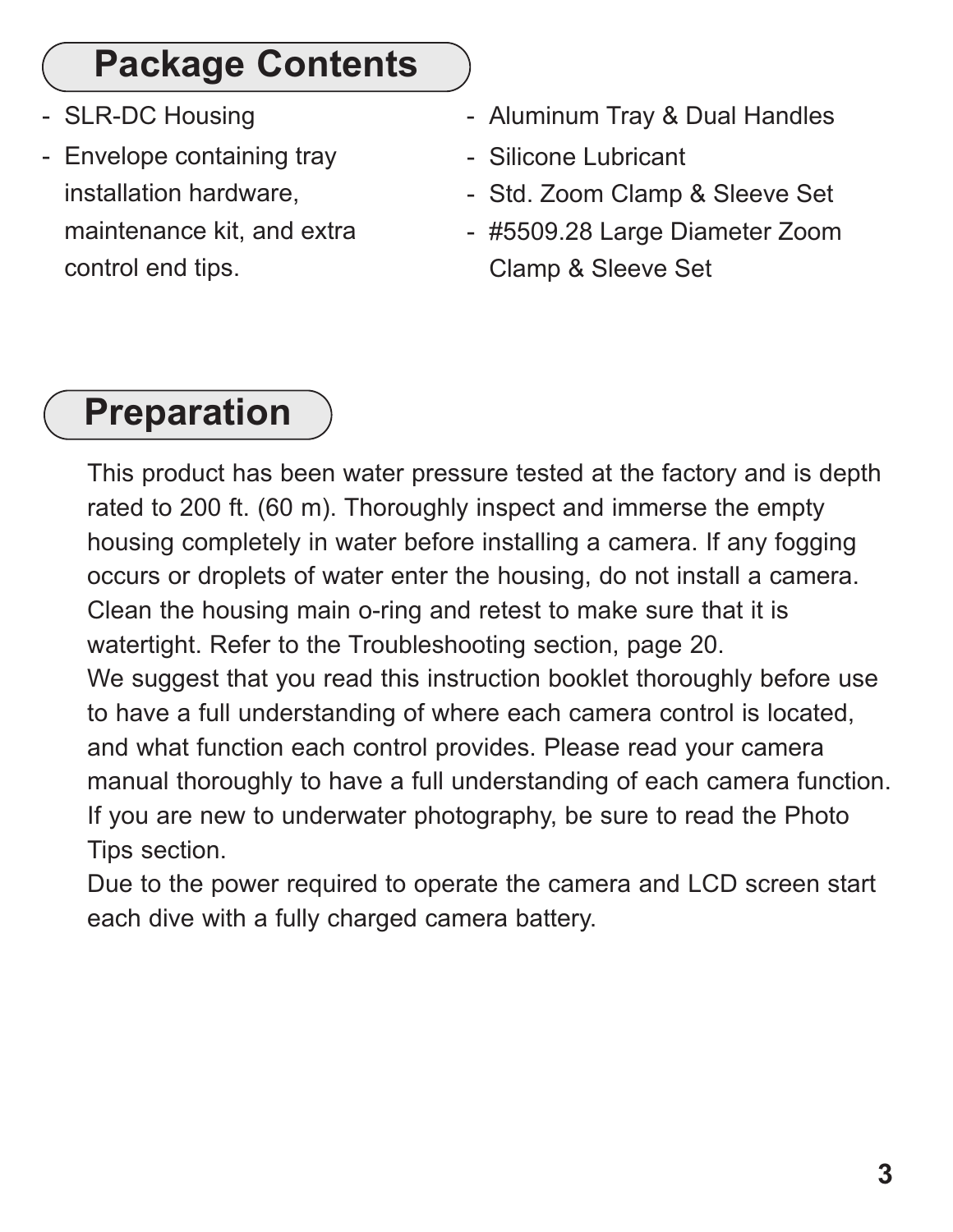#### **Parts of the Housing** - Front View



Camera Mounting Bolt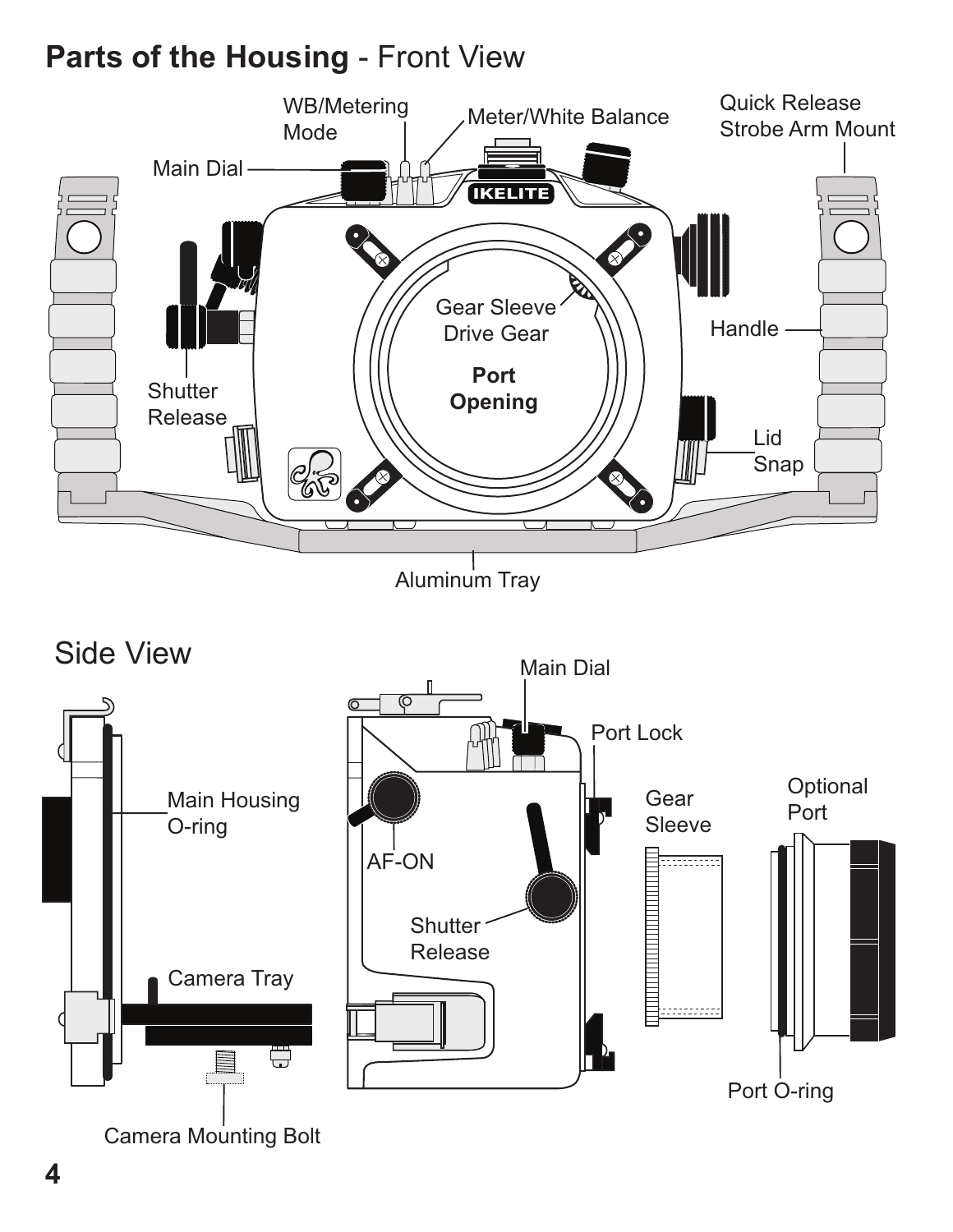

- 1. Live View
- 2. Menu
- 3. Picture Style
- 4. Info
- 5. Playback
- 6. Erase Button
- 7. AE/FE Lock
- 8. AF Point
- 9. Set/Movie Shooting
- 10. Quick Control Dial
- 11. External Strobe Connector and Waterproof Cap
- 12. Power/Quick Control Dial Switch
- 13. Flash Mode "-" Compensation
- 14. Flash Mode "+" Compensation

#### **Size and Weight**

|  | Height 6.7 in. (170 mm) including controls                        |
|--|-------------------------------------------------------------------|
|  |                                                                   |
|  | Depth 6.5 in. (165 mm) including controls                         |
|  | Weight 5.4 lb. (2449 g) housing only                              |
|  |                                                                   |
|  | BuoyancyNeutral to slightly negative in fresh water (dependent on |
|  |                                                                   |
|  |                                                                   |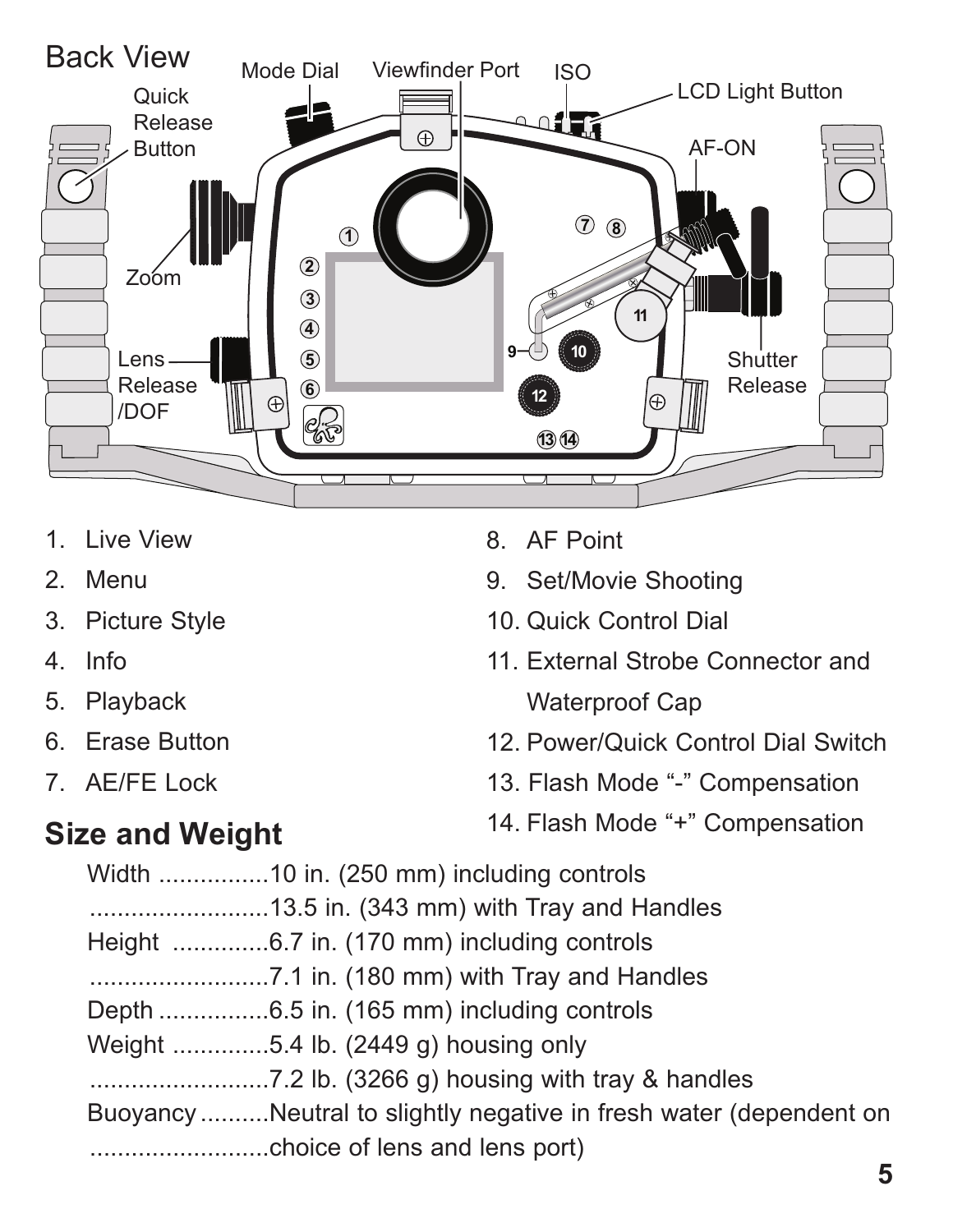### **Initial Camera Setup**

- Insert a fully charged battery.
- Insert memory card (1GB or greater capacity recommended).
- Set the mode dial to "M" manual.
- Set shutter speed to 1/60th second or 1/125th second for fast moving subjects.
- Set aperture to F8 for general photography or F22 for macro photography (close-ups).
- Set Quality to highest jpeg setting or RAW.
- Set ISO to 100 and Meter to "center-weighted."
- Set Review time to 8 seconds.
- Set White Balance to Auto "AWB."
- Set auto-focus mode to "One Shot."
- Set Red-eye On/Off to "OFF."
- Set Auto power off to 8 or 15 minutes.
- Set "Highlight Tone Priority" to "Disable" in camera menu C.FnII: image, screen #3.

#### **Opening the Housing**

Lid Snaps have a **Lock**. To open, push Lid Snap Lock forward and lift as shown. Keep pressure on the Lid Snap so it does not fly open quickly.

Some Lid Snaps have a lot of spring tension once they go over center, so have a firm grip on the Lid Snap. Lid Snaps may be opened one at a time.

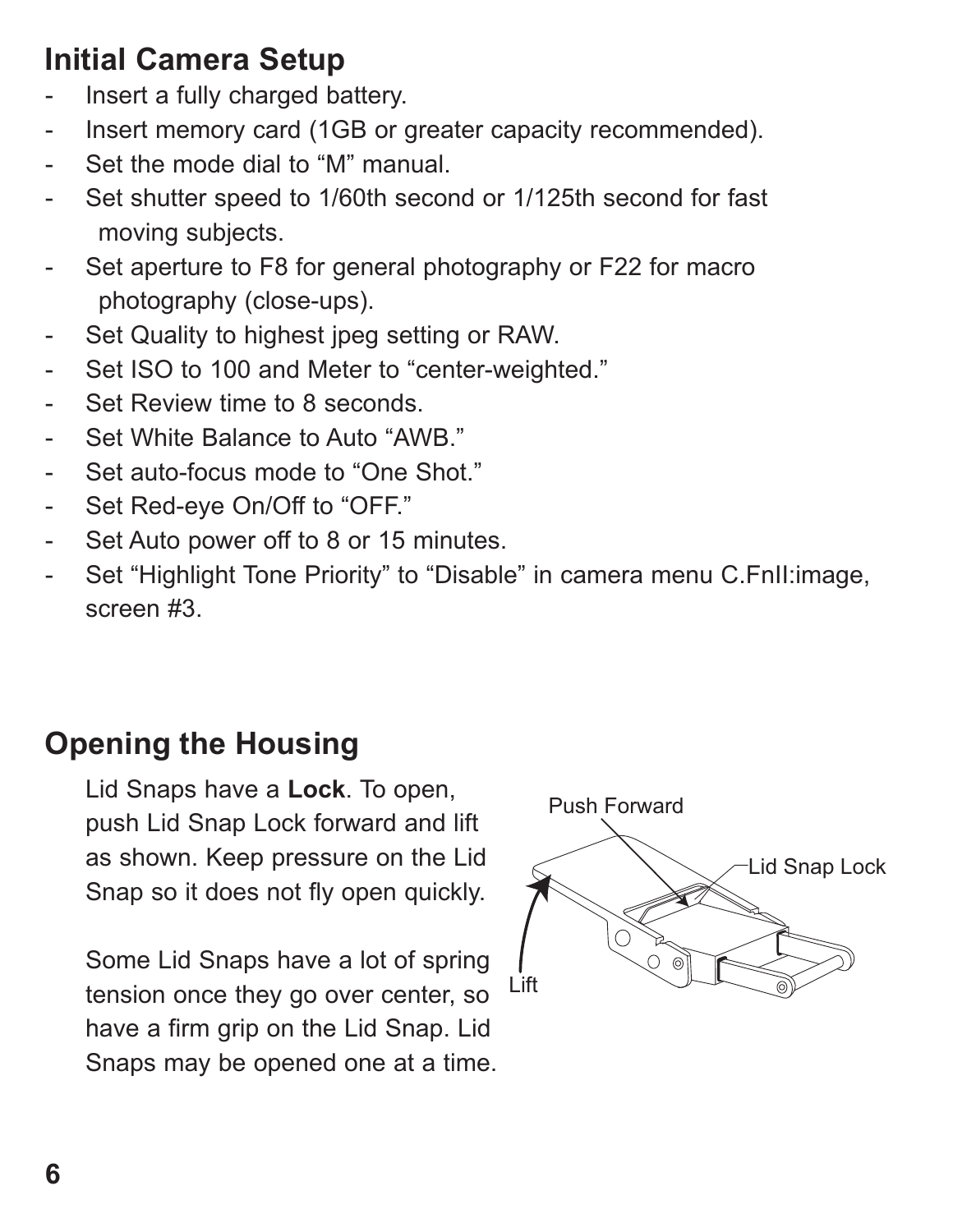#### **Installing the Camera**

Remove the back from the housing. The mounting tray for the camera is secured to the housing back. Position the camera and lens on the

camera tray, and then secure it with the mounting bolt which threads into the camera's tripod socket. Use a flathead screwdriver (recommended) or coin to tighten the mounting bolt so the camera bottom is flush against the tray.

**Note:** Conversion Circuitry Strobe ID Switch is located on bottom of camera tray.



#### **Setting the Conversion Circuitry Strobe ID Switch**

On the bottom of the camera tray is a switch for setting the DS Strobe ID. Set the switch to the Model of DS Strobe being used.

When using dual strobes of different models such as a DS51 and a DS161, set the ID switch to DS51 or the smaller strobe.

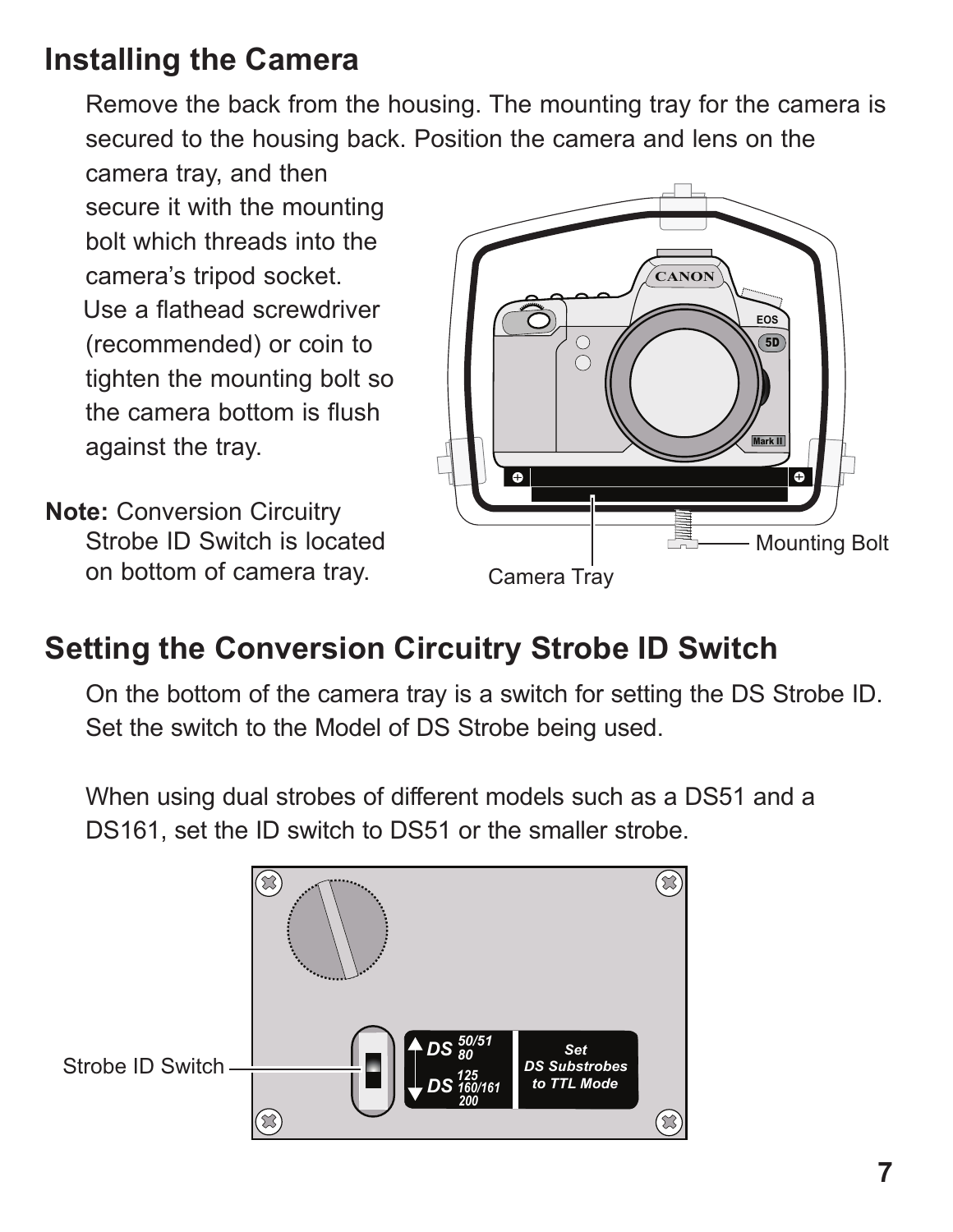### **Attaching the Flash Connection for External Strobes**

When using an external strobe, connect the housing hotshoe connector. Slide the connector into the hotshoe mount on the camera from the back of the camera as shown. Slide the connector forward until it stops. This



#### **Caution:**

Do not remove the External Strobe Connector's waterproof cap unless an external sync cord is going to be plugged in. Do not remove waterproof cap or sync cord underwater.

#### **Installing Camera in Housing**

Before installing the camera, pull out on the controls in the front section of the housing. This will allow the camera to slide in easier. Once the camera is installed and the lid snaps have been closed, return the controls to their operating position.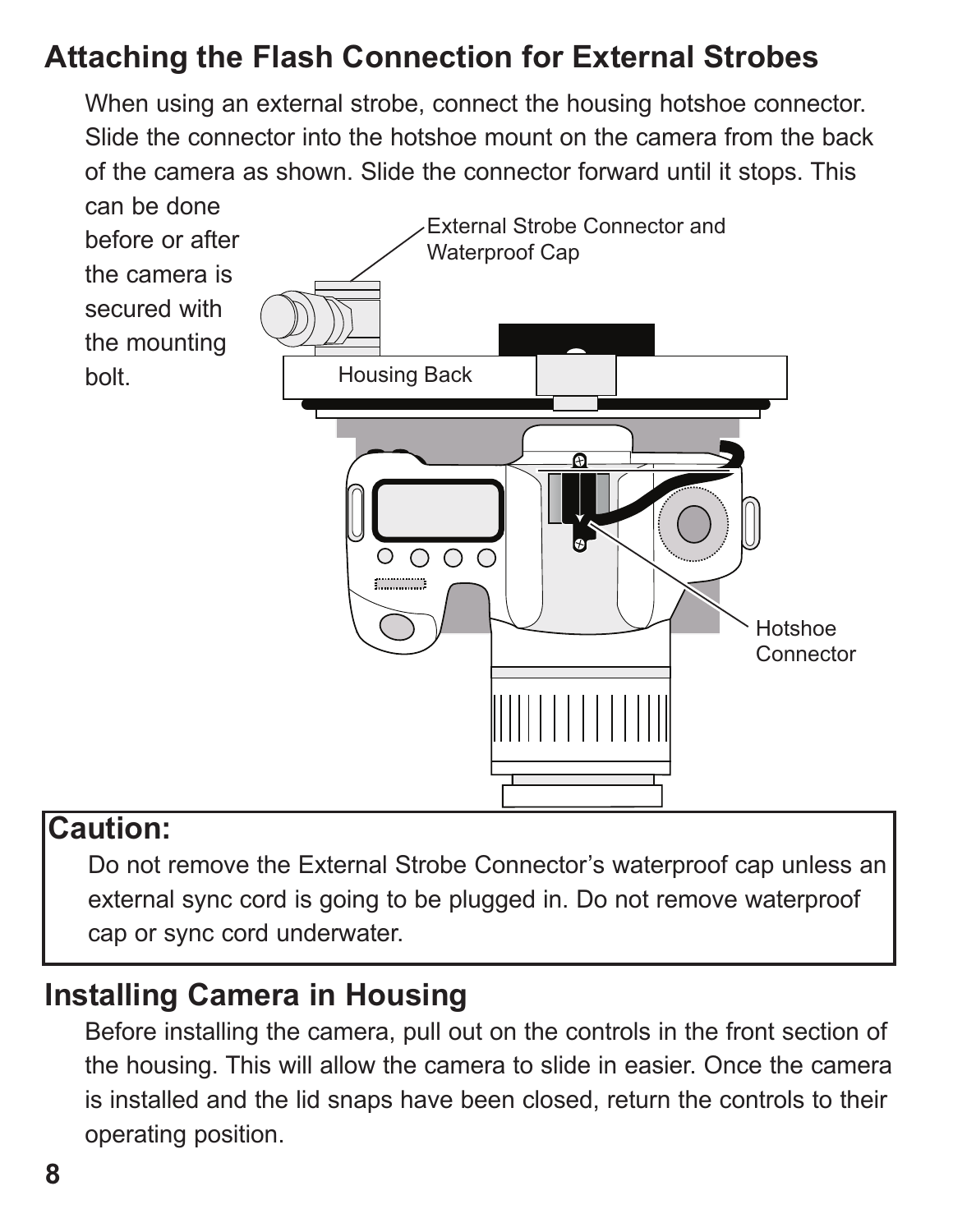## **Closing the Housing**

- 1. Place housing face down in your lap.
- 2. Check to see that there is an o-ring on the housing back that is clean and in its proper location.
- 3. Guide the back onto the housing. The o-ring should touch the housing all the way around. There should be an even gap all the way around between the housing and the housing back.
- 4. Lift the lid snaps so they are extended and place the lid snap into the corresponding hook on the housing back.
- 5. To close the housing, push down on the lid snaps until they snap into place. Lid snaps on opposite sides of the housing should be closed at the same time. Be sure they are down far enough to engage the lid-snap lock.





#### **Double check** - Once the housing is closed,

check the o-ring seal. Check the gap between the housing back and the housing, it should be even all the way around.

Look through the clear plastic back at the o-ring. You should see a darkened area where the o-ring is compressed against the housing back. If you do not see an even black compression seal all the way around the back, open the lid snaps, reseat the housing back, and then close the lid snaps. Visually check the seal again.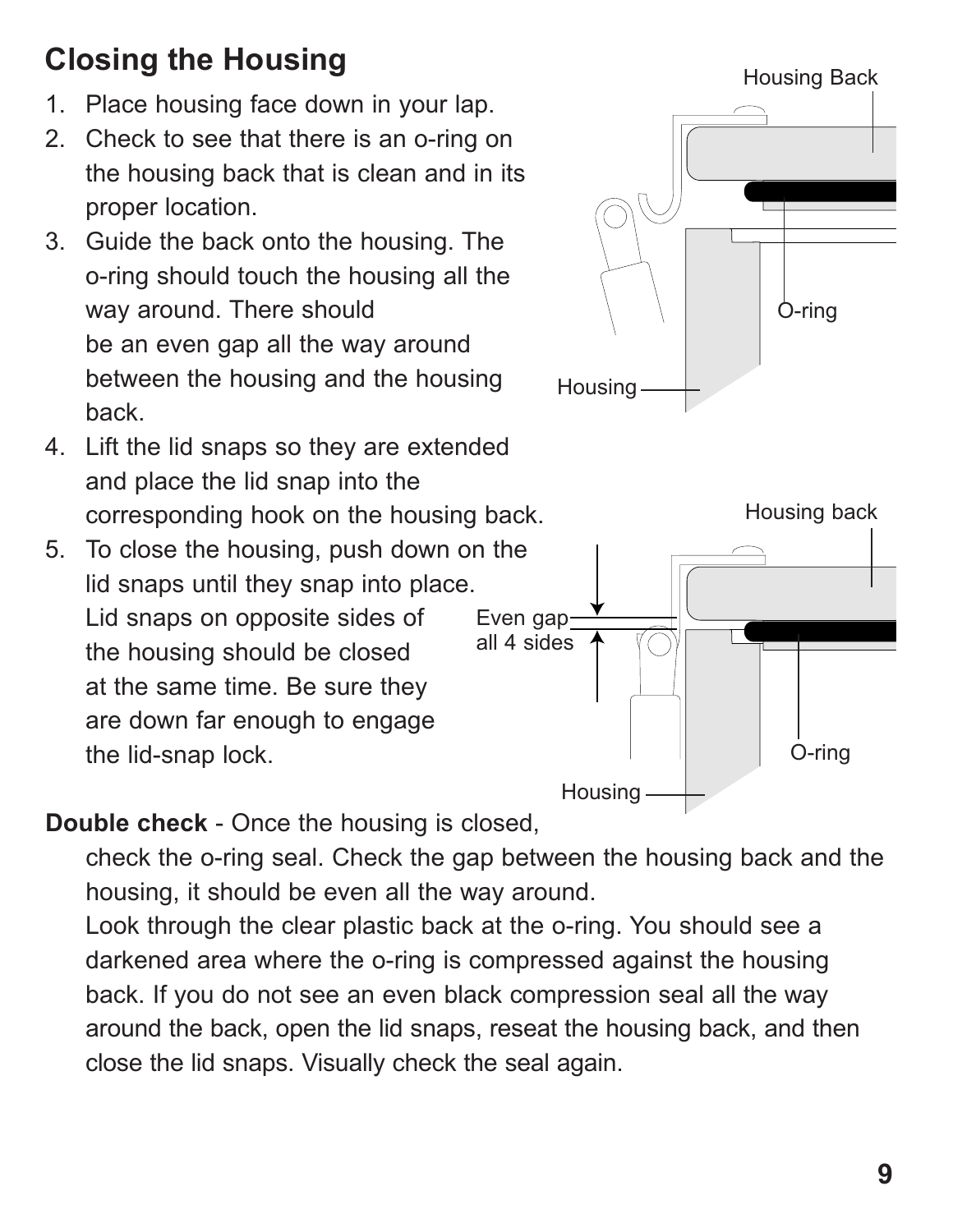#### **Preparing to Install Zoom Clamp & Gear Sleeve**

Determine the type of lens being used on the camera.

**Type 1** Lenses have a lens opening that is NOT larger in diameter than the zoom ring. **(Fig. 1)**.



#### **Type 2** Lenses have a lens

opening that IS larger in diameter than the zoom ring. **(Fig. 2)**.

#### **Zoom Clamps & Gear Sleeves Included with Housing**

There are 2 different Zoom Clamps and Gear Sleeves provided with the housing. Start with the suggested Zoom Clamp and Gear Sleeve depending on the Type of lens being used. See **(Fig. A or B)**

**Normally used with Type 1 lens (Fig.1)** #9059.8 small diameter clamp:

For use with #0073 sleeve

**Normally used with Type 2 lens (Fig.2)** #5509.28 Package #9059.9 large diameter clamp: For use with #0073.1 sleeve



#9059.8 **Figure A**

narrow grooved + extension tabs thick ribs  $\sim$   $\parallel$  thin ribs **ANNING CAR** 

#0073.1 sleeve: Use with large diameter zoom clamp #9059.9

**Figure B**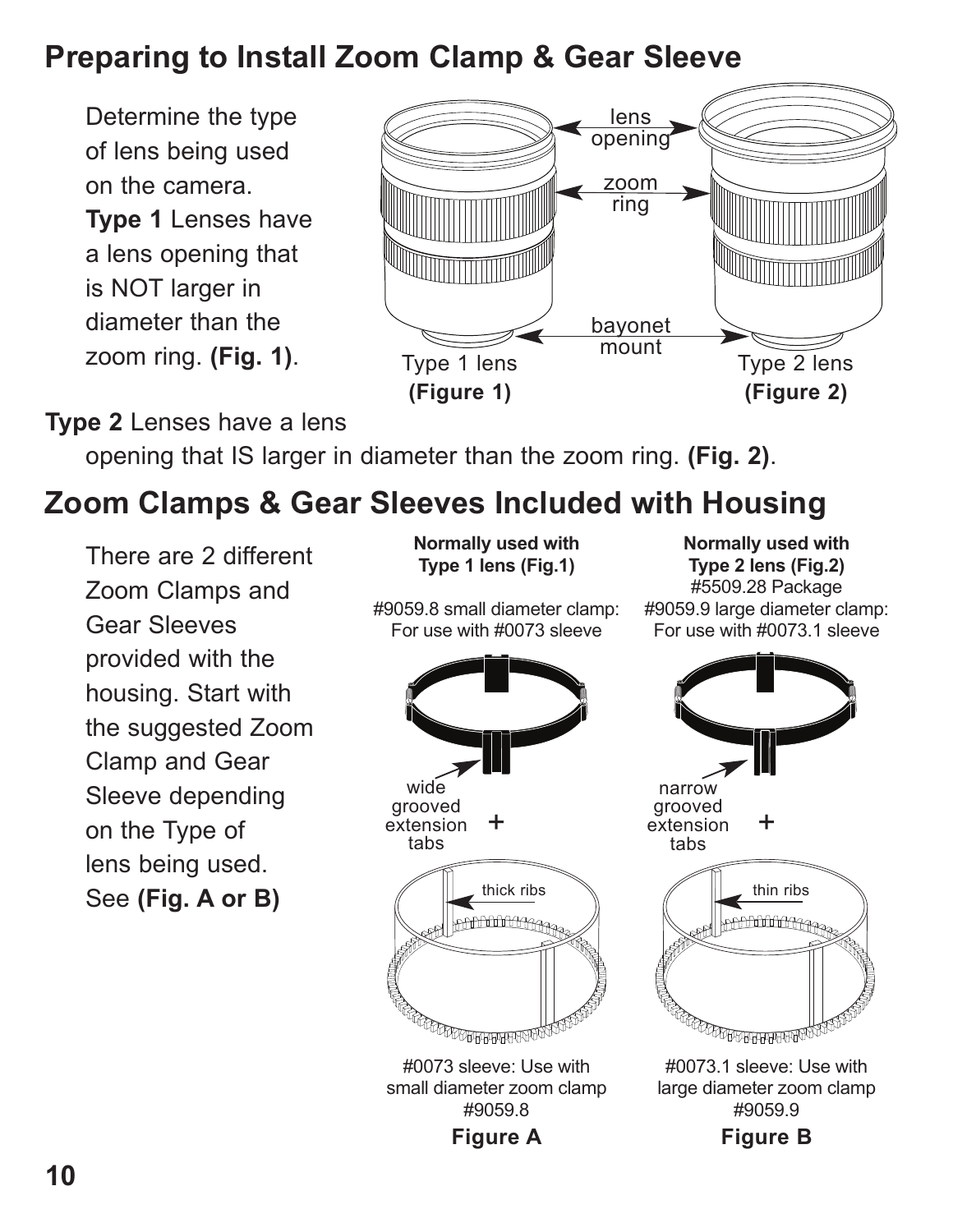#### **Installing the Zoom Clamp & Gear Sleeve On the Type 1 Lenses**

The Zoom Clamp has springs so it can be expanded to fit over the Zoom Ring of the lens - figure C, page 11.

Install the Zoom Clamp with the extension tabs toward the rear element of the lens. After installing the Zoom Clamp and Gear Sleeve - figures D & E, page 12, install the Lens Port and rotate the Zoom Ring on the lens. If the Zoom Ring and Gear Sleeve do not mesh properly, install the rubber strips (supplied) to the inside diameter of the Zoom Clamp as shown in figure F, page 12.

Two thicknesses of rubber strips are provided. Start by installing the thinnest rubber strips. If the Zoom Clamp still is not tight enough and meshes improperly with the Gear Sleeve, use the thicker rubber strips. Reinstall the Zoom Clamp, Sleeve. Mesh Gear Sleeve teeth with Black Housing Drive Gear, figure G, page 14, and then install the Lens Port. After installing the port, pages 15 & 16, rotate the housing Zoom Control Knob to see that the Gear Sleeve is properly rotating the lens Zoom ring.



**Figure C**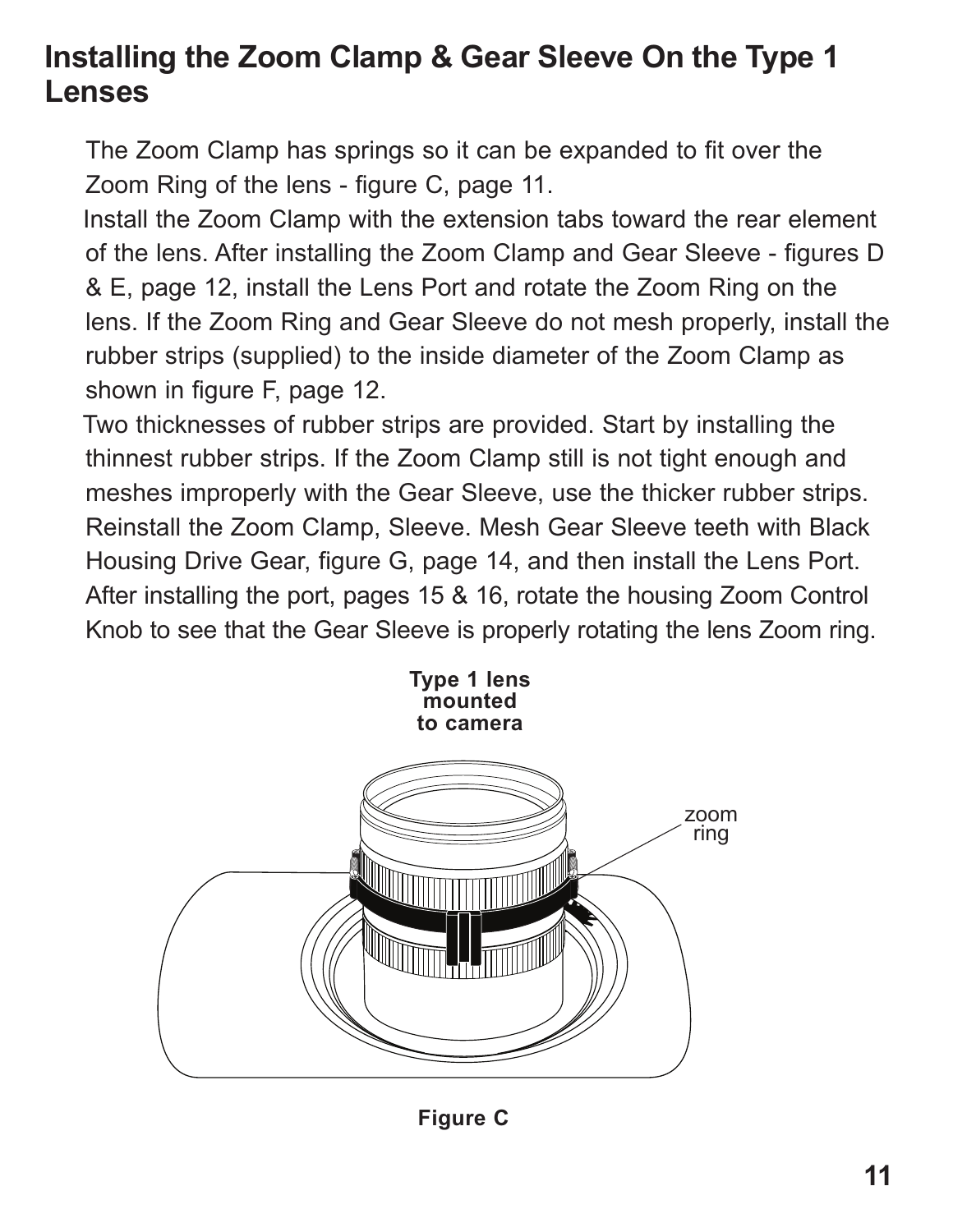

**Figure D**



**Figure E**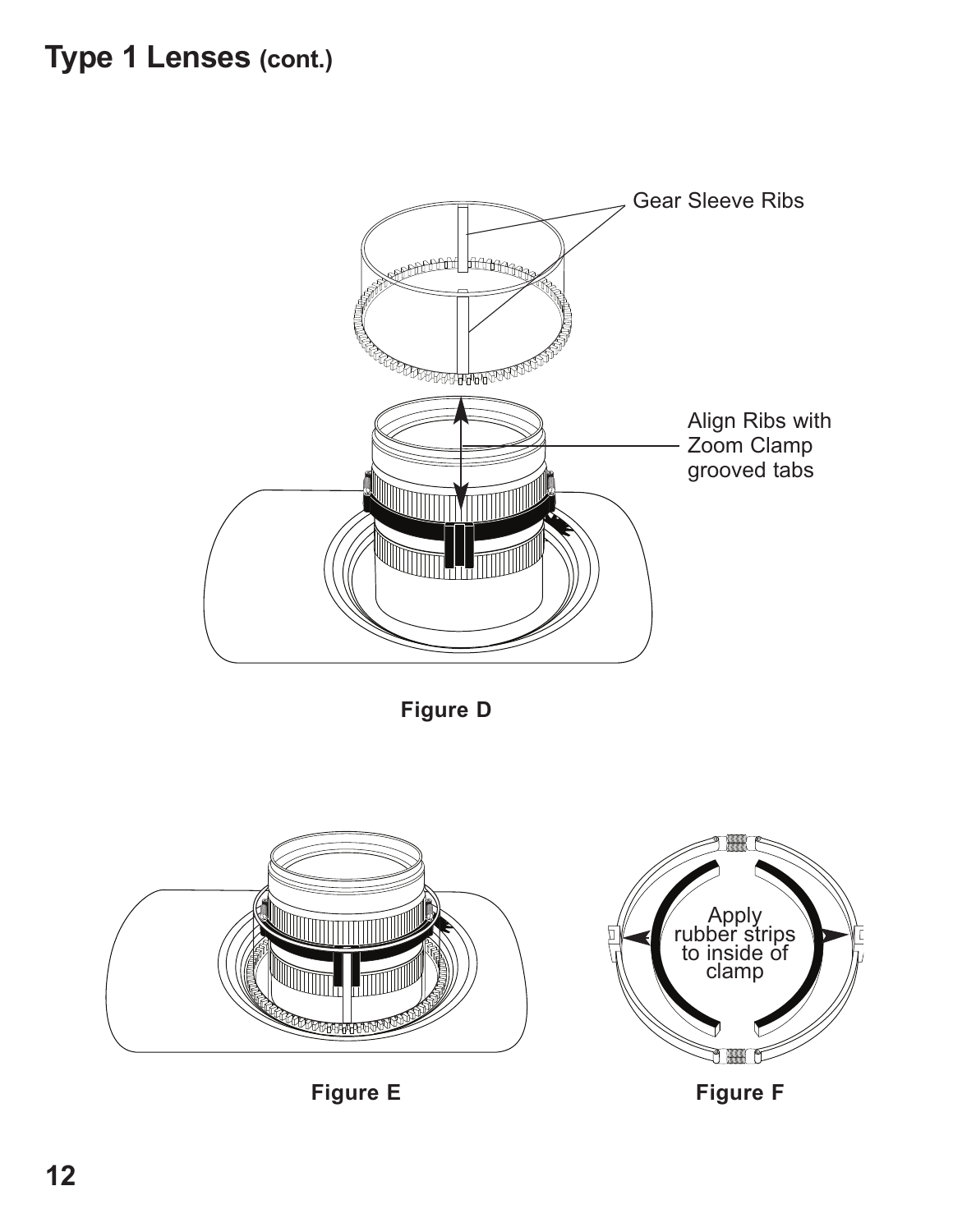#### **Installing the Zoom Clamp & Gear Sleeve On Type 2 Lenses**

Due to the larger diameter lens opening on Type 2 lenses, the Zoom Clamp and Gear Sleeve need to be installed from the rear (bayonet end) of the lens. Use the housing Lens Release Control and remove the camera lens from the camera body, after the camera and lens have been installed in the housing.

 align with the Gear Sleeve ribs. If necessary, install rubber strips to Place the Gear Sleeve in the housing opening as shown. Install the black Zoom Clamp on the Lens Zoom Ring and lower the lens into the housing opening. Make sure the Zoom Clamp grooved tabs expand the Zoom Clamp so it meshes properly with the Gear Sleeve. Bayonet lens into camera body and align Gear Sleeve teeth with Black Housing Gear Teeth. **Type 2 lens**

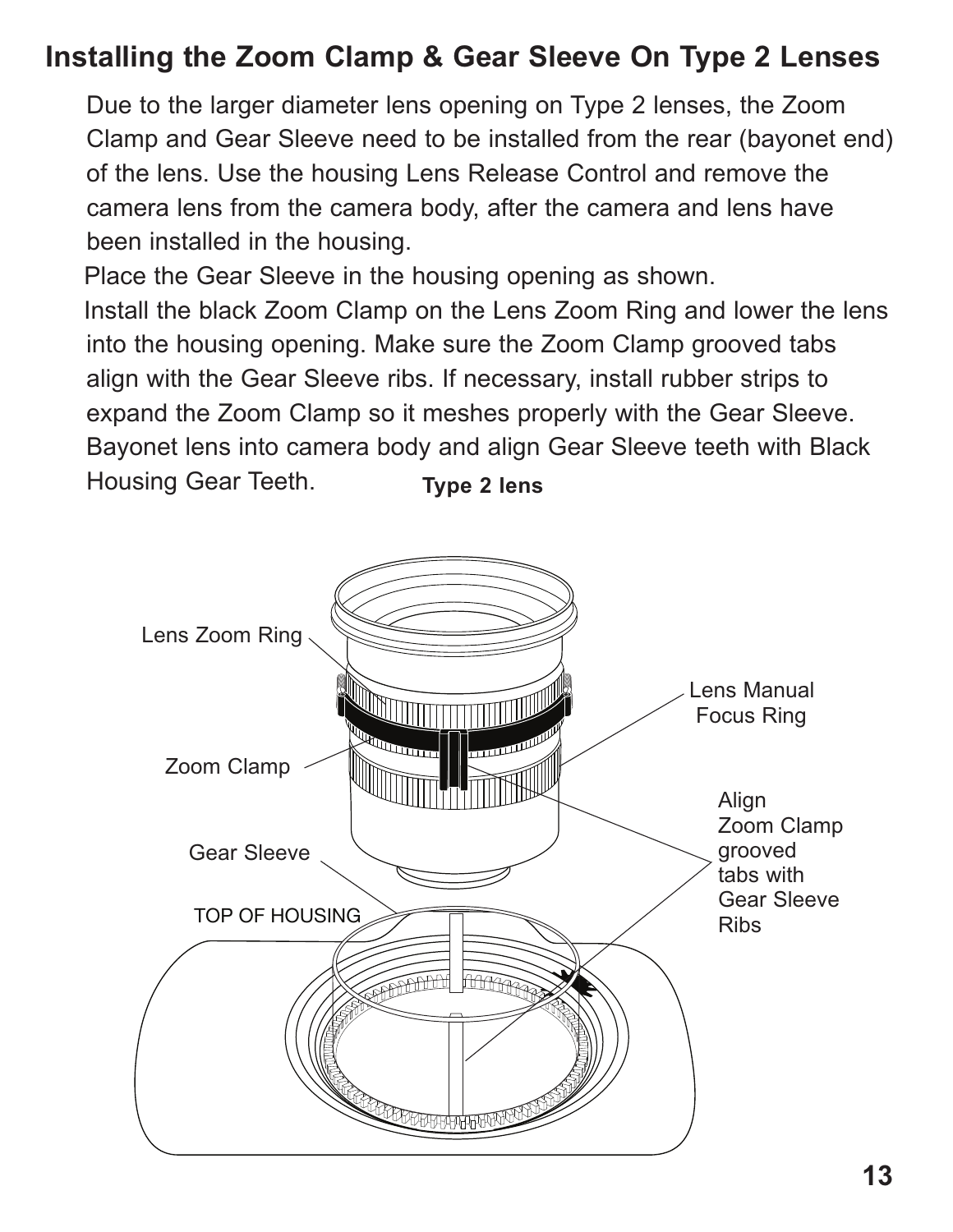#### **Installing Zoom Clamp/Sleeve on Type 2 Lenses (cont.)**

Before installing the lens port and checking operation, make sure the teeth on the Gear Sleeve mesh with the teeth on the housing Drive Gear, shown below. When the port is installed, pages 15 & 16, it will lock the Gear Sleeve in place. After installing the port, rotate the housing Zoom Control Knob to see that the Gear Sleeve is properly rotating the Lens Zoom ring.

#### **Manual Focusing Note:**

Ikelite DSLR housings are designed for auto-focus DSLR cameras and lenses. Manual focusing is not recommended. In some cases, if you desire to manually focus a lens, the zoom clamp must be moved onto the lens Manual Focus Ring and you must use the housing zoom control knob to manually focus. This will result in loss of zoom capability.

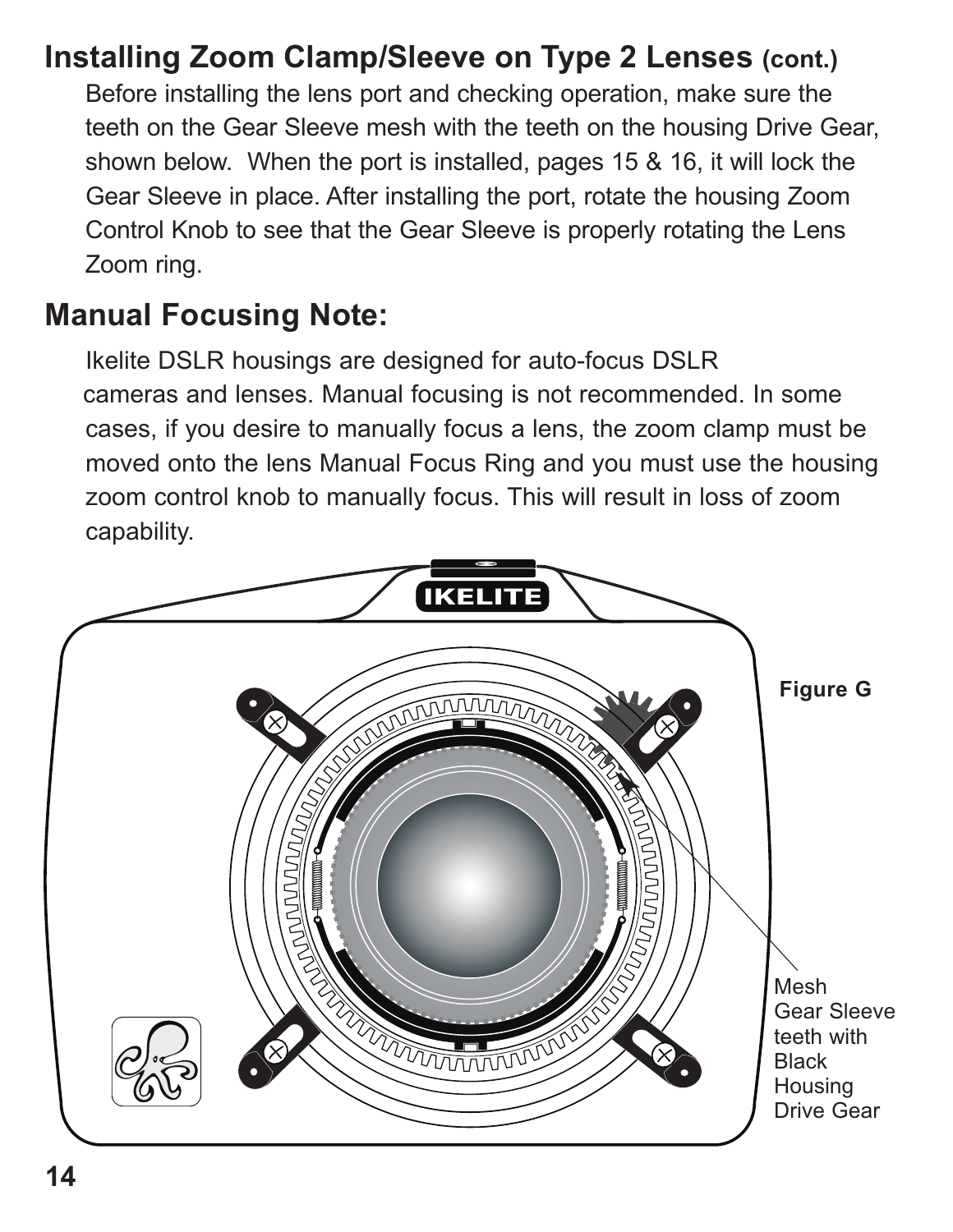#### **Installing the Port**

There are four port locks on the front of the housing, see figure G, page 14. Each port lock has a Release Button. Lift the release button and slide each Port Lock away from the port opening. In the unlocked position, the Release Button will remain in the up position as shown.



To prepare the port for

installation, remove the port o-ring and lightly lubricate it. The port seal is a side-to-side seal and requires the o-ring to be lightly lubricated for easy installation. Put a small amount of lubricant on your fingers and pull the o-ring through your fingers to lightly lubricate it. Do not stretch the o-ring. Check that the lip of the port where the o-ring fits and the sealing surface on the housing are clean. Place the port, with o-ring, into the housing port opening. Press down on the port firmly and evenly until you feel the port slide into place. Continue to push down on the port and push each port lock forward until the lock fully engages. It may help to slightly rotate the port as you push in on the port lock. Visually inspect the port lock and confirm that the Port Lock Release Button is seated flush against the Port Lock Body. Do not rely on an audible "click" to indicate that the lock is engaged.

Check around the perimeter of the port seal to see that the o-ring is properly sealed and not extruded, figure 2, page 16.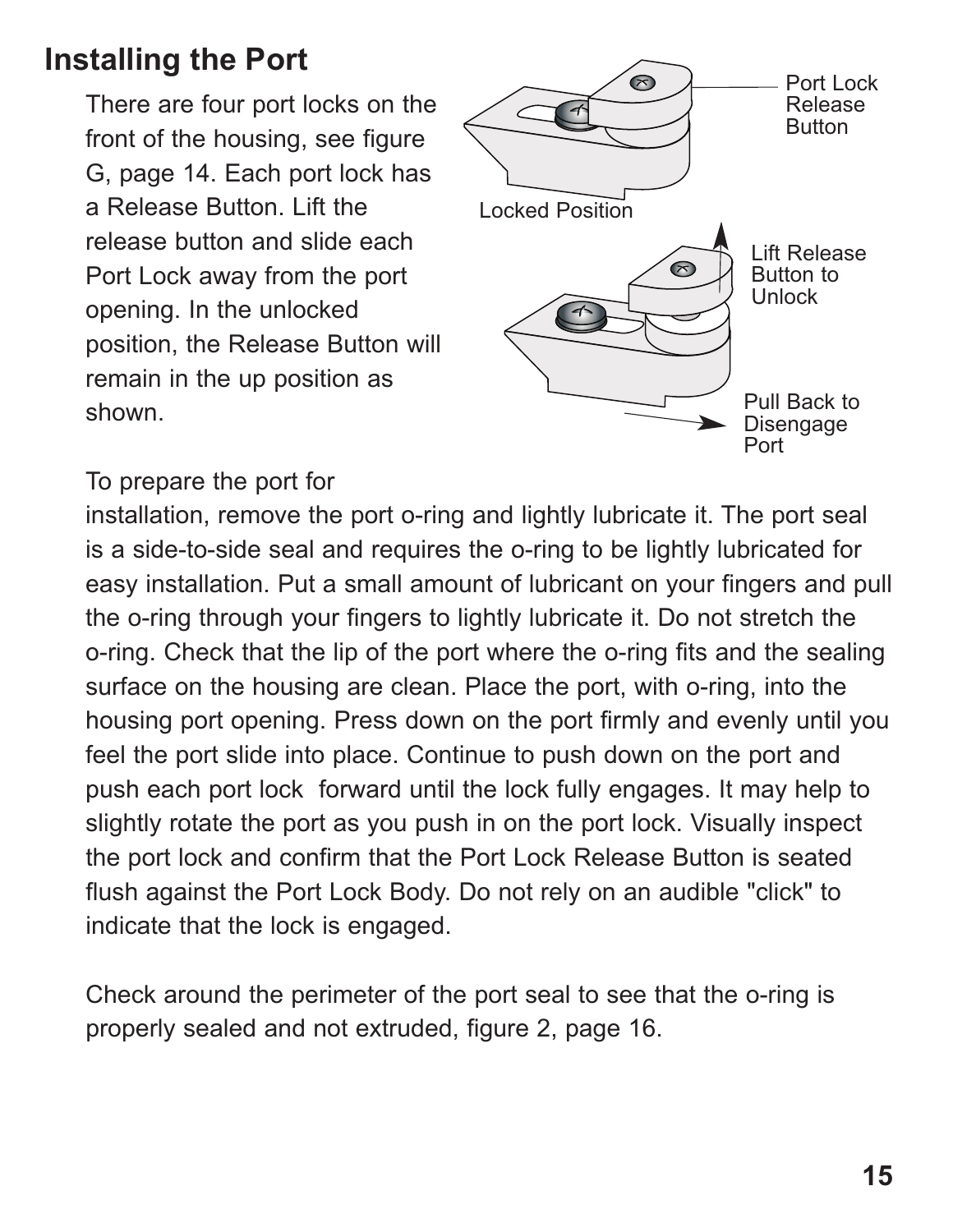#### **Installing the Port (cont.)**

#### **To Remove Port**

To remove the port, lift up on each Release Button and slide the port lock away from the port.

### **Port Seal Inside View**

If the port is installed before the camera is inserted into the housing, look from the inside of the housing at the port seal. Check to see that the o-ring is properly seated as shown in figure 1 and not extruded as shown in figure 2.



$$
Fig. 2 \n\begin{array}{|c|}\n\hline\n\text{R} & \text{R} \\
\hline\n\text{R} & \text{R} \\
\hline\n\text{R} & \text{R}\n\end{array}
$$

#### **Caution:**

After installing the port, turn the Zoom Control knob on the housing. If the Zoom Control is difficult to turn, the gear sleeve may be warped. If necessary, reduce or omit any rubber installed on the Zoom Clamp, figure F, page 12. *If the Zoom Clamp is still warped, use of the 5509.28 package may be required, see page 10.*

#### **Lens Ports**

A lens port must be secured to the housing before entering the water. Ikelite DSLR housings DO NOT come with a lens port. You must select the correct port for each lens you will be using underwater. For complete lens port information and compatibility with your Ikelite system, go to **www.ikelite.com**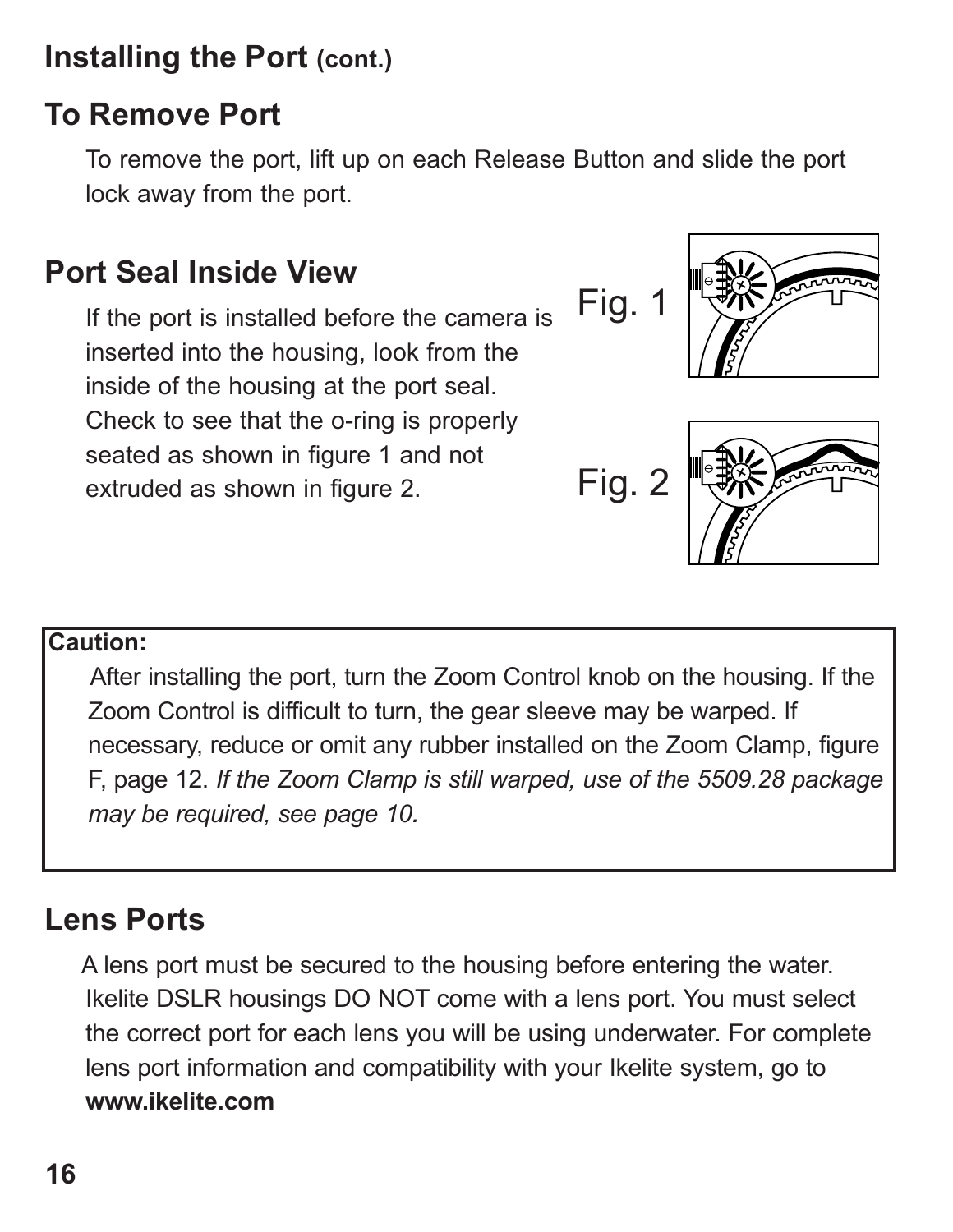#### **Housing Conversion Circuitry**

This housing has Conversion Circuitry built into the camera tray, page 7. When used with Ikelite DS Strobes, the Conversion Circuitry provides real Canon eTTL flash exposure with over and underexposure compensation of two f-stops in half-stop increments.

The Conversion Circuitry also offers 8 manual power settings in 1/2 stop increments and is powered by the Ikelite DS Strobe when connected to the housing with the 4103.51 single or 4103.52 dual sync cord.

#### **Using the Conversion Circuitry (Set DS Strobe to TTL mode)**

#### - **Mode and Compensation Buttons**

The Conversion Circuitry default is set to TTL. To switch between TTL and Manual Modes, depress both Mode Buttons at the same time and keep them depressed until you see the desired Yellow LED Mode illuminate.

- **TTL Mode** (indicated when the yellow LED directly below TTL is illuminated). TTL Mode is the default setting. When the DS Strobe is powered ON, the yellow TTL LED will illuminate. None of the Red LEDs will illuminate. This indicates that no (+) plus or (-) minus compensation is selected. Depress the Mode buttons to select +/- compensation. Note that the TTL +/- compensation values are in the yellow bar with the heading TTL.
- **Manual Mode** (indicated when the yellow LED directly below the M is illuminated). When the Manual Mode is selected, the Red LED directly below the F (full power) will illuminate. Note that the Manual minus (-) compensation values are in the black bar with the heading M. **Set DS Strobe to TTL mode. This will allow the strobe power to be varied in manual mode.**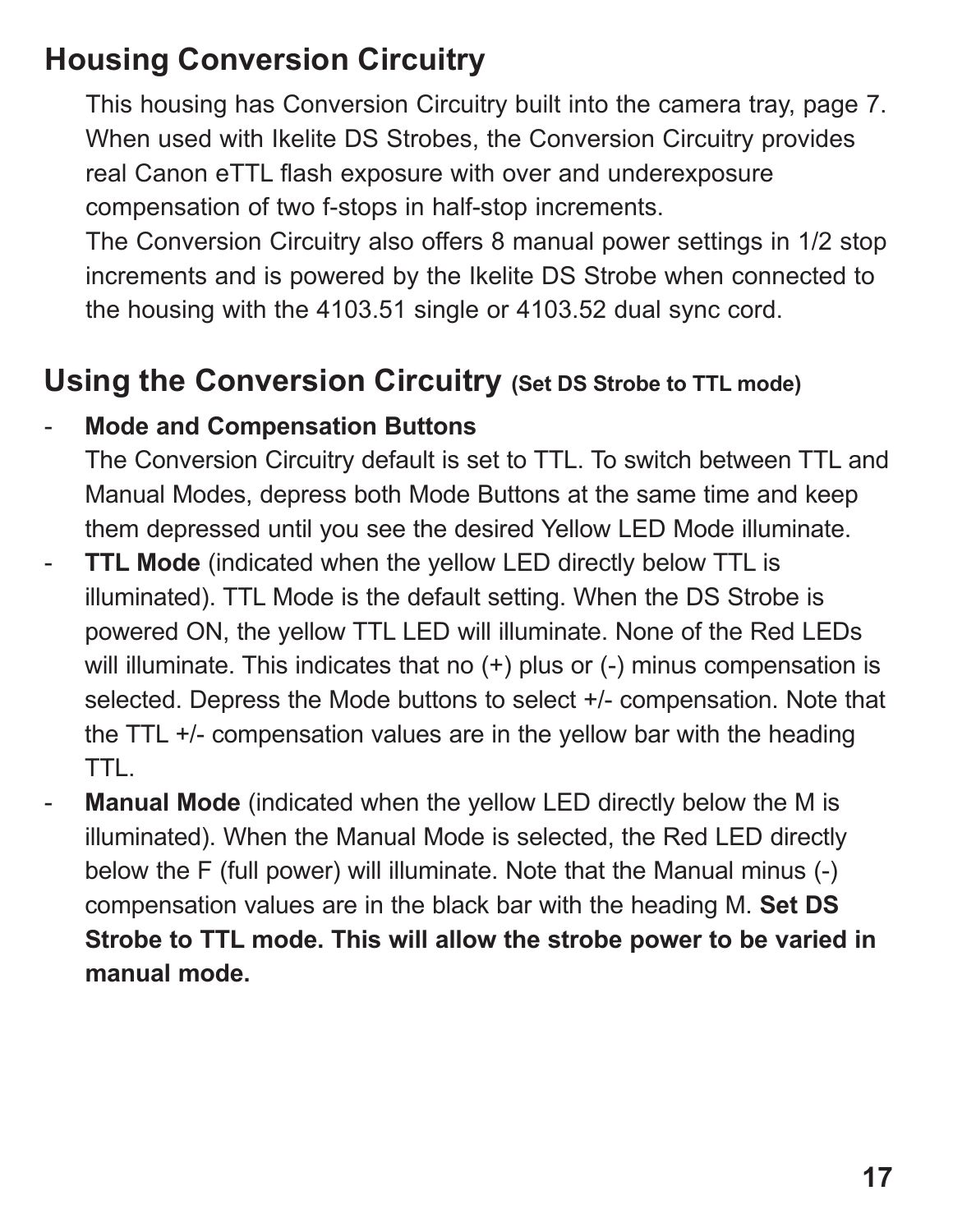### **DS50 and DS125 Strobe Compatibility**

- Older **DS50** Strobes with Serial Number below 63,850 can NOT be updated to operate correctly with the latest TTL conversion circuitry. Older **DS50** Strobes with Serial Number between 63,850 and 69,999 require upgrade of electronics to operate. Cost of update depends on strobe circuitry. Strobe must be returned to Ikelite for evaluation to provide an estimate of upgrade cost.
- Older **DS125** Strobes with Serial Number below 2,500 can NOT be updated to operate correctly with the latest TTL conversion circuitry. Older **DS125** Strobes with Serial Number between 2,500 and 4,999 require upgrade of electronics to operate. Cost of update depends on strobe circuitry. Strobe must be returned to Ikelite for evaluation to provide an estimate of upgrade cost.



### **Using Non-Ikelite or Ikelite Non-DS Strobes (Strobe 50, 100A, 200, 400) with this Housing**

The Conversion Circuitry is automatically disabled when used with a Non-Ikelite or Non-DS Strobe. These Strobes can be used in their manual mode utilizing any power settings provided on the Strobe.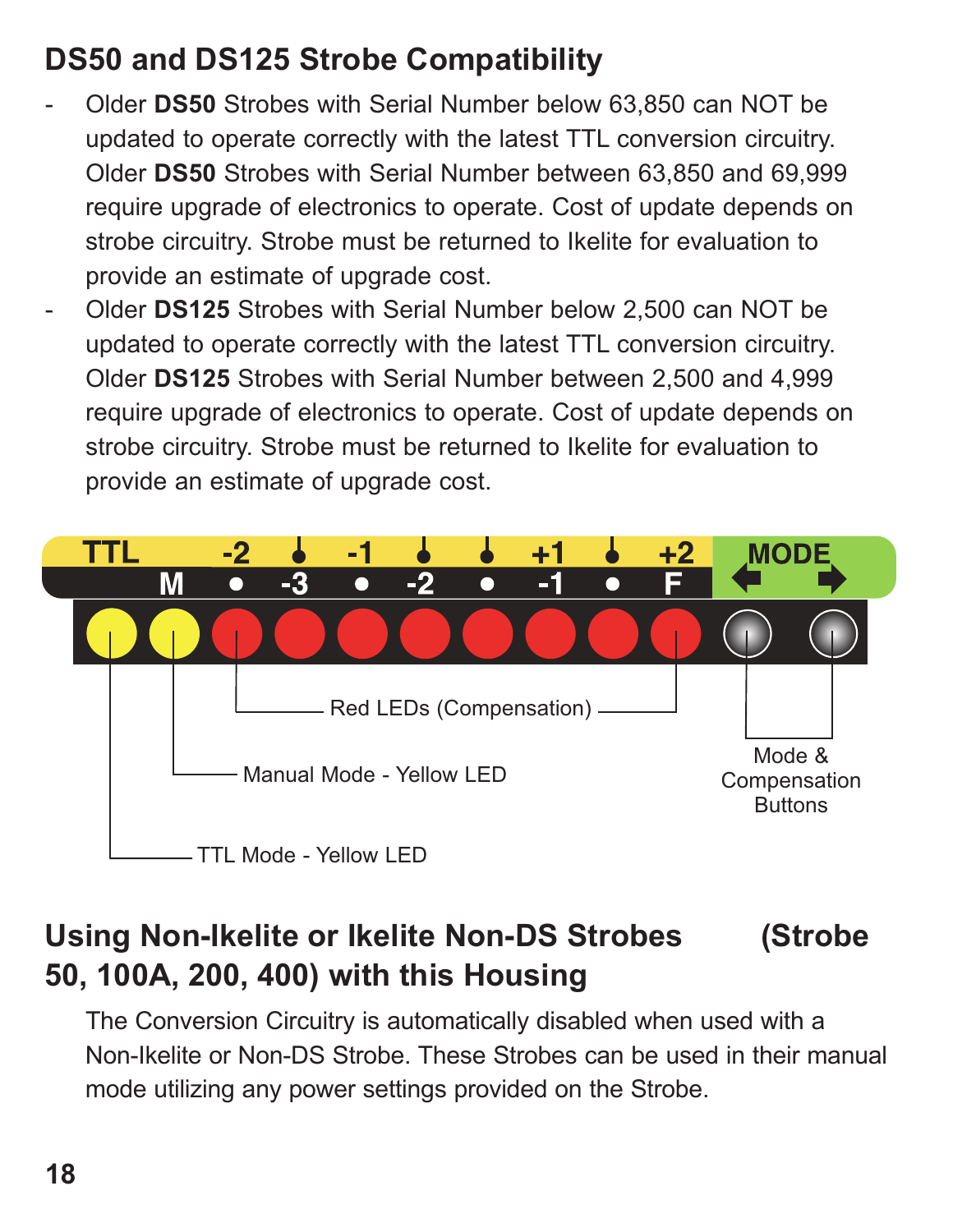## **Usage**

#### **Pre-Dive Your System**

It is recommended that you take the complete system into a swimming pool before use in open water. This will give you a chance to become familiar with the handling and operation of your housing and strobe(s).

As soon as you enter the water, take a moment and check the housing to see that it is properly sealed. Next, check to see if there are any bubbles on the face of the port. If there are, take your fingers and remove them. If there are bubbles on the lens port they can produce soft focus spots in your photographs.

#### **Lubricants**

- Ikelite provides silicone lubricant with the housing. We recommend that you use only Ikelite lubricant. Other brands may cause the o-ring to swell and not seal properly.
- Use only enough Ikelite lubricant to lightly cover control shafts and o-rings. Wipe off any excess lubricant with a clean cloth. Lubricant is not a sealant and is used to reduce friction. Excessive lubricant can collect sand and dirt which may interfere with proper sealing.
- **Note:** Lubricant is not needed on the main housing o-ring to maintain a housing seal, however, lightly lubricating this o-ring can extend it's life and aid in seeing a good housing seal. Too much lube can attract debris increasing the potential for a leak.

#### **CAUTION: Never use spray lubricants as the propellant ingredient can cause the plastic housing to crack. Use ONLY Ikelite lubricant**.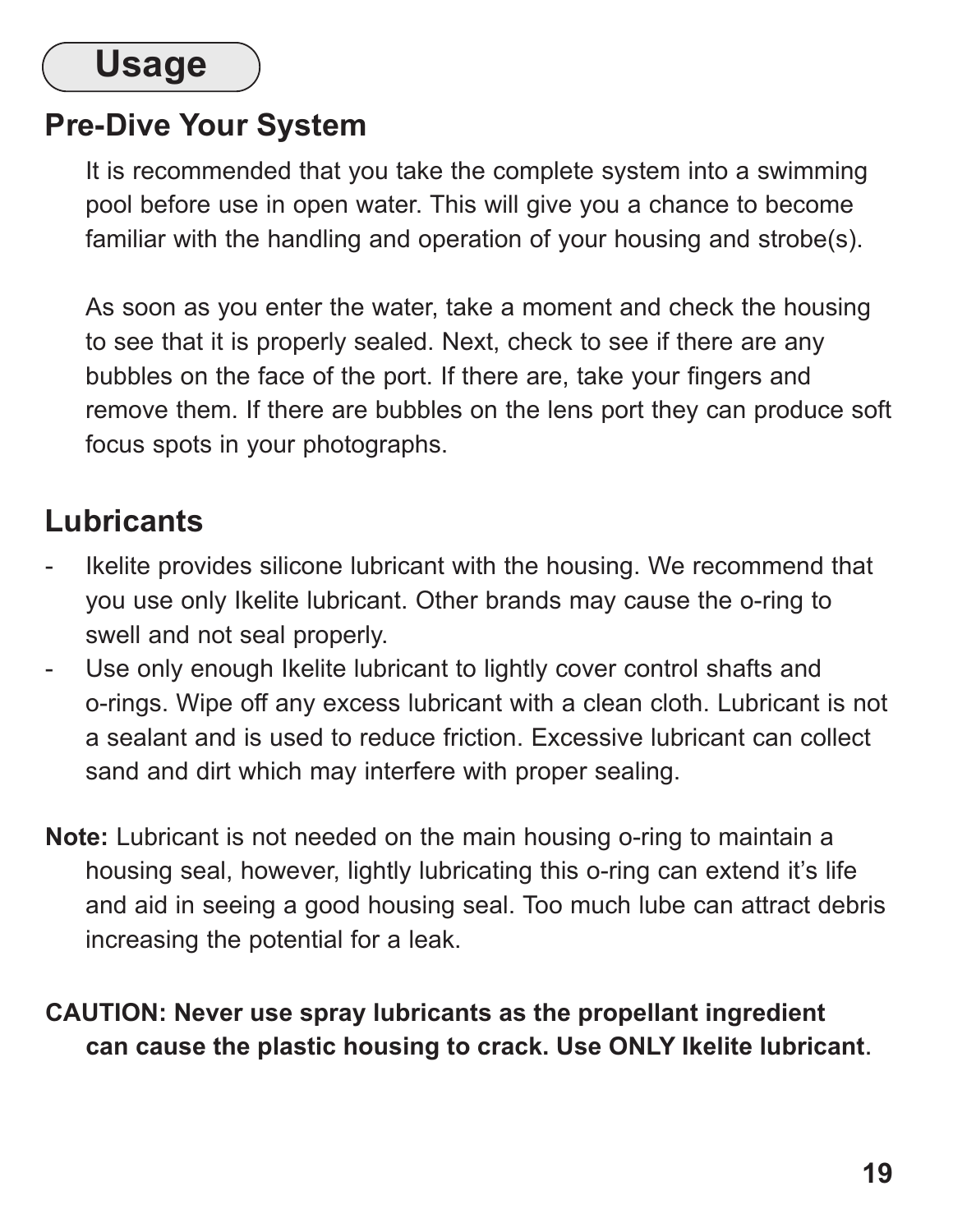#### **Troubleshooting** Push buttons or controls are sticky and hard to operate Remove the camera and rinse the closed housing in fresh water. Vigorously press each push button in and out several times to release any trapped saltwater or debris. - Press a sticky push button all the way in and place a small amount of lube on the small end of the push button shaft at it's base. Release and operate the push button several times to distribute the lube. If a control is sticky, grab the control knob, pull it out, and then push back in. If still sticky, see the Control Maintenance section - pages 24 & 25. - Return housing to Ikelite for routine maintenance. **Problem Solution** Image is over- or under-exposed - Check that the strobe(s) are firing when taking a picture. - When using an external strobe, make sure it is turned on, set properly, and it's battery is charged. - Check any corded connection points. - Adjust camera shutter speed, aperture, or exposure compensation. - Move closer to or further away from the subject. Water enters the housing - Remove, clean and properly lubricate the main housing and port o-rings. - Look for hairs, dirt, or foreign debris crossing the o-ring seal. - Reassemble the housing without a camera installed and pressure test or take diving. Return housing to Ikelite for routine maintenance.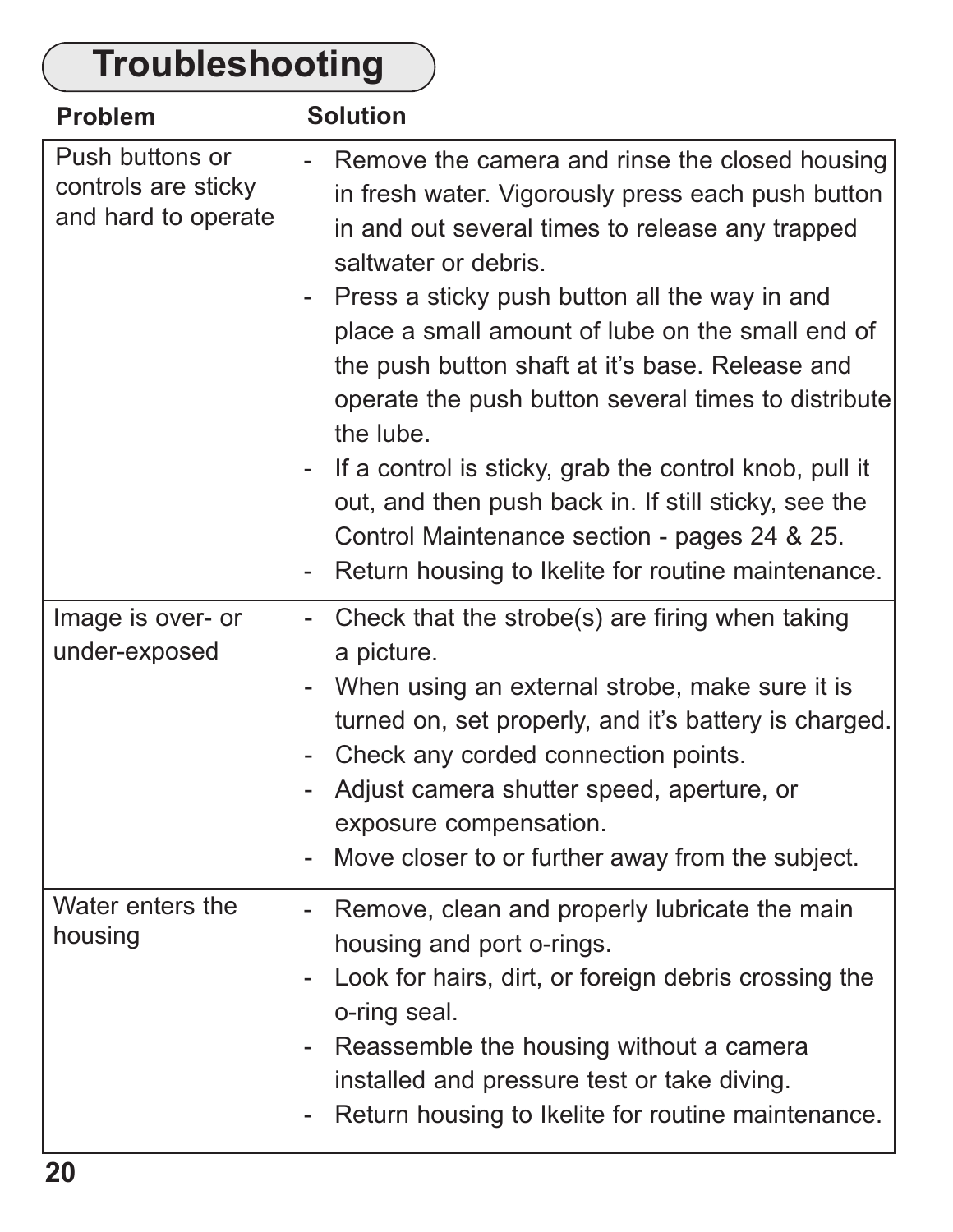| Problem                               | <b>Solution</b>                                                                                                                                                                                                                                                                                                                                                                                                                                                                                                                                                                                                                                                                                                                                                                                                           |
|---------------------------------------|---------------------------------------------------------------------------------------------------------------------------------------------------------------------------------------------------------------------------------------------------------------------------------------------------------------------------------------------------------------------------------------------------------------------------------------------------------------------------------------------------------------------------------------------------------------------------------------------------------------------------------------------------------------------------------------------------------------------------------------------------------------------------------------------------------------------------|
| Camera does not<br>take a picture     | Install a fully charged battery.<br>A housing control is engaging a camera function<br>$\overline{\phantom{a}}$<br>and will not allow the shutter to fire.<br>There is not enough available light for the camera<br>to properly focus. Add a focusing light or strobe<br>with a built-in focusing light to your system.<br>Select a center focus point in your camera menu.<br>-                                                                                                                                                                                                                                                                                                                                                                                                                                          |
| Housing is hard to<br>close           | Make sure the camera is mounted properly on the<br>$\overline{\phantom{0}}$<br>camera tray and housing controls are out of the<br>way.                                                                                                                                                                                                                                                                                                                                                                                                                                                                                                                                                                                                                                                                                    |
| Fogging occurs on<br>the Lens Port    | Humid air is trapped inside the housing.<br>$\overline{\phantom{0}}$<br>The camera produces heat and may condense<br>any trapped moisture forming fog on the lens port.<br>Close the housing in an air-conditioned room or<br>vehicle, or in front of an air-conditioner.<br>The housing should not be in direct sunlight for an<br>$\overline{\phantom{0}}$<br>extended period of time.<br>Purchase desiccant packs from a local camera<br>$\overline{\phantom{0}}$<br>store and place one or two packs in your housing<br>before each day of diving.<br>If water droplets or moisture is present around the<br>$\overline{\phantom{0}}$<br>controls or sealing areas, return the housing to<br>Ikelite for evaluation.<br>Clean the main housing o-ring, port o-ring, and<br>$\sim$<br>sealing surfaces of the housing. |
| Pictures are too blue<br>or too green | Use custom (manual) white balance if available.<br>Add an external strobe.<br>$\overline{\phantom{a}}$<br>Move in closer to your subject when taking a<br>۰<br>picture.                                                                                                                                                                                                                                                                                                                                                                                                                                                                                                                                                                                                                                                   |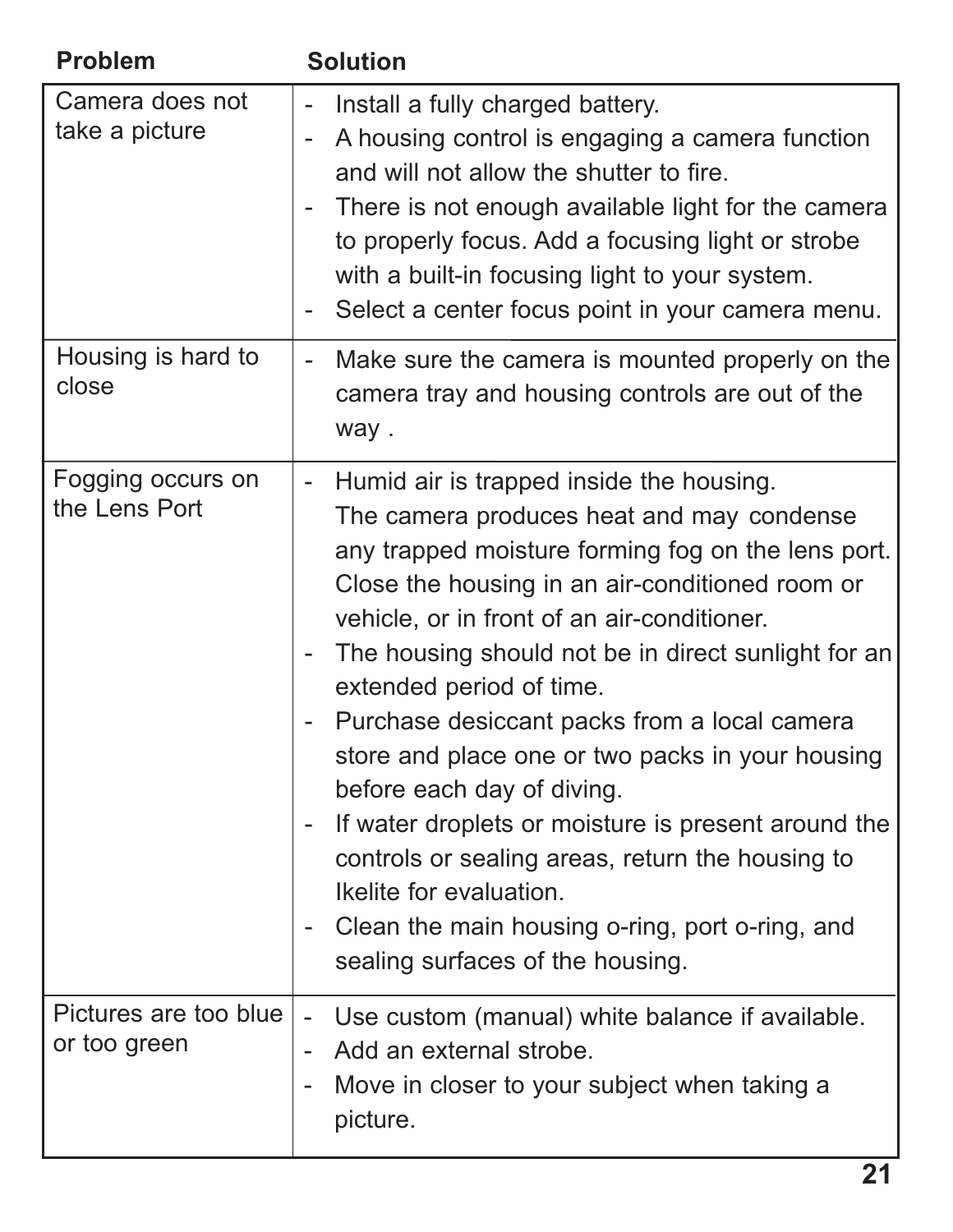## **Replacement Parts**

- 0132.61 Spare Main Housing O-ring
- 0105 Spare Port-to-Housing O-ring
- 5020 Silicone Lubricant in 4 1cc Tubes
- 5512.69 O-ring Kit with Main O-ring, Port O-ring, & 1cc Lubricant
- 0333.6 Tray Mounting Screw 12-24 x 1/2 in. Stainless
- 0212.12 1/4 in. Shoulder Washer for 12-24 Screw
- 9104.5 Waterproof Bulkhead Cap
- 0200.91 Body Cap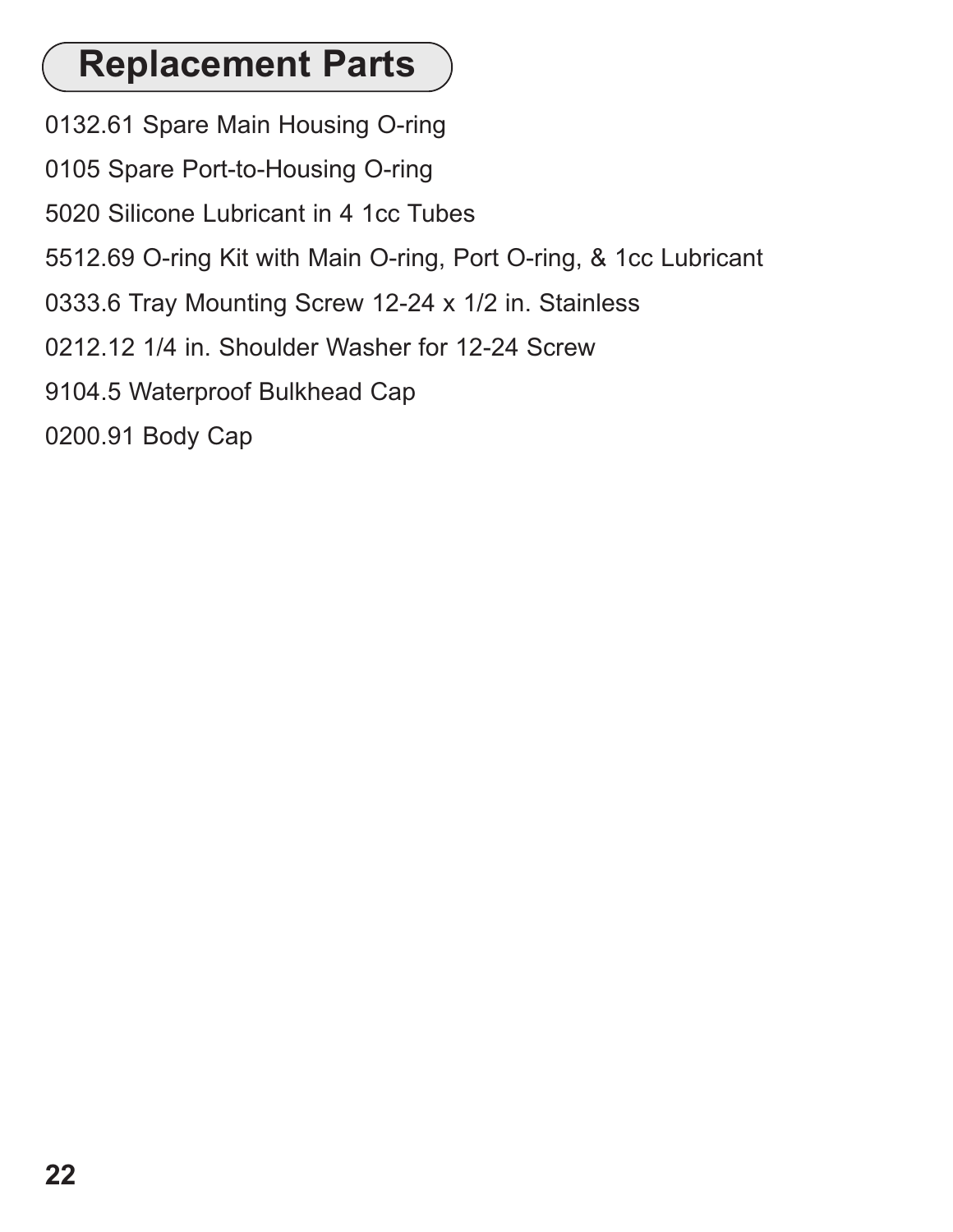## **Recommended Accessories**

#### **Accessory Mounting Points**

The top of the SLR-DC housing features a 1/4-20 threaded mounting point for the attachment of a focus light, video light or other lightweight accessories.

The bottom of the SLR-DC housing tray also features five 1/4-20 threaded mounting points for attachment of a tripod or other accessories.

A full range of accessories is available to support your housing. Please visit **http://www.ikelite.com** to see the most current information about recommended accessories.

### **Please Read If Using an EV-Controller**

TTL flash control is not available when using an EV-Controller, and therefore an EV-Controller is not recommended for use with this housing.

**Note:** The EV-Controller cannot be used as a slave. If hardwired to the housing, set the EV-Controller to Non pre-flash.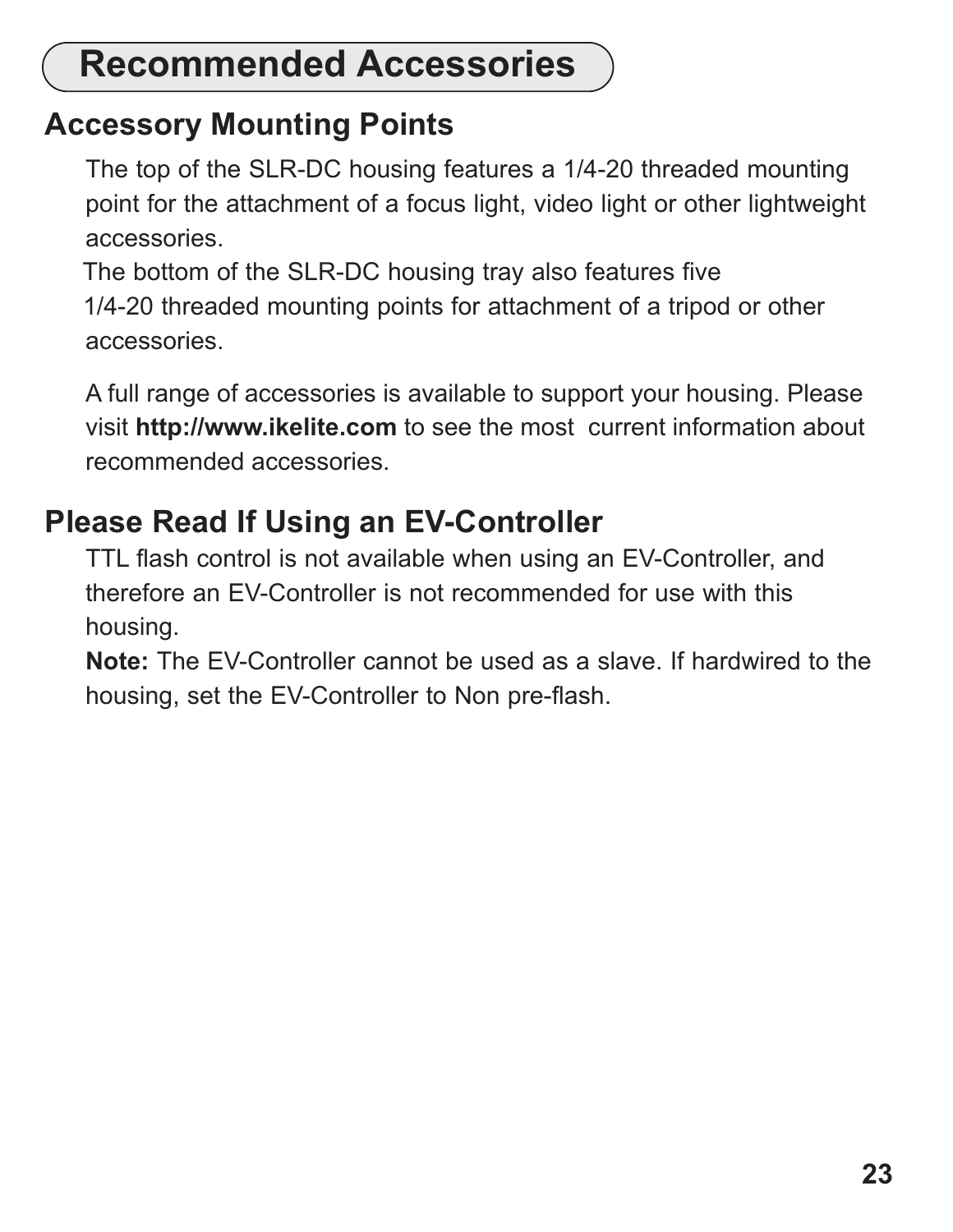### **Maintenance**

#### **Control Maintenance**

Ikelite controls are designed to provide years of reliable service with minimal maintenance.

- Push button controls require no maintenance other than rinsing in fresh water after saltwater use. If a push button control becomes difficult to push or if it sticks when depressed, soak the housing in luke warm fresh water. After a few minutes, operate the push button. If this does not correct the problem, return the housing to Ikelite for maintenance.
- Some of the controls have long shafts. These controls can be pulled out, exposing the shaft, diagram B, page 25. To lubricate the control, gently pull on the knob until the stainless steel shaft is exposed. Lightly lubricate the shaft, then move the shaft in and out several times. This will lubricate the x-ring in the Ikelite control gland. This should be done before using the housing after a prolonged storage period, or once a week when the housing is in constant use.
- Some of the controls have a short shaft and cannot be pulled out exposing the shaft for lubrication. In the unlikely event one of these controls sticks or becomes difficult to operate you can remove the control from the housing and lubricate it, or return the housing to Ikelite for maintenance. To remove the control, diagram A, page 25, loosen the set screw in the knob (allen wrench required); remove the knob. If there is salt or dirt build-up on the exposed control shaft, clean the shaft. Open the housing and gently slide the control shaft out of the control gland. Clean and lightly lubricate the shaft, including the end of the shaft. Slide the shaft back into the control gland and gently slide it back and forth a few times without fully removing the shaft from the gland. Replace the knob noting the flat area on the shaft. The set screw in the knob should tighten down against the flat area on the control, so the knob does not turn on the shaft.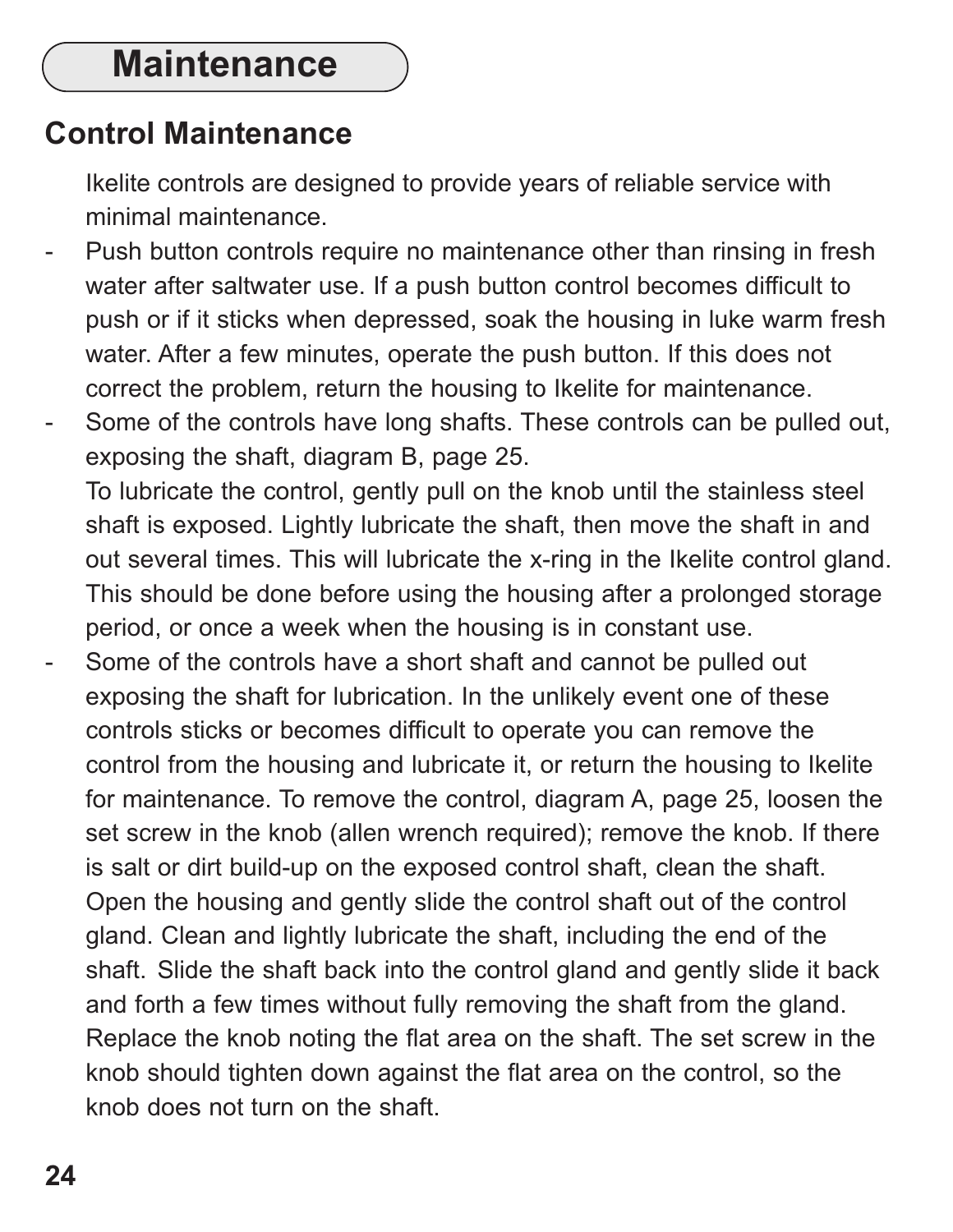#### **Diagram A**



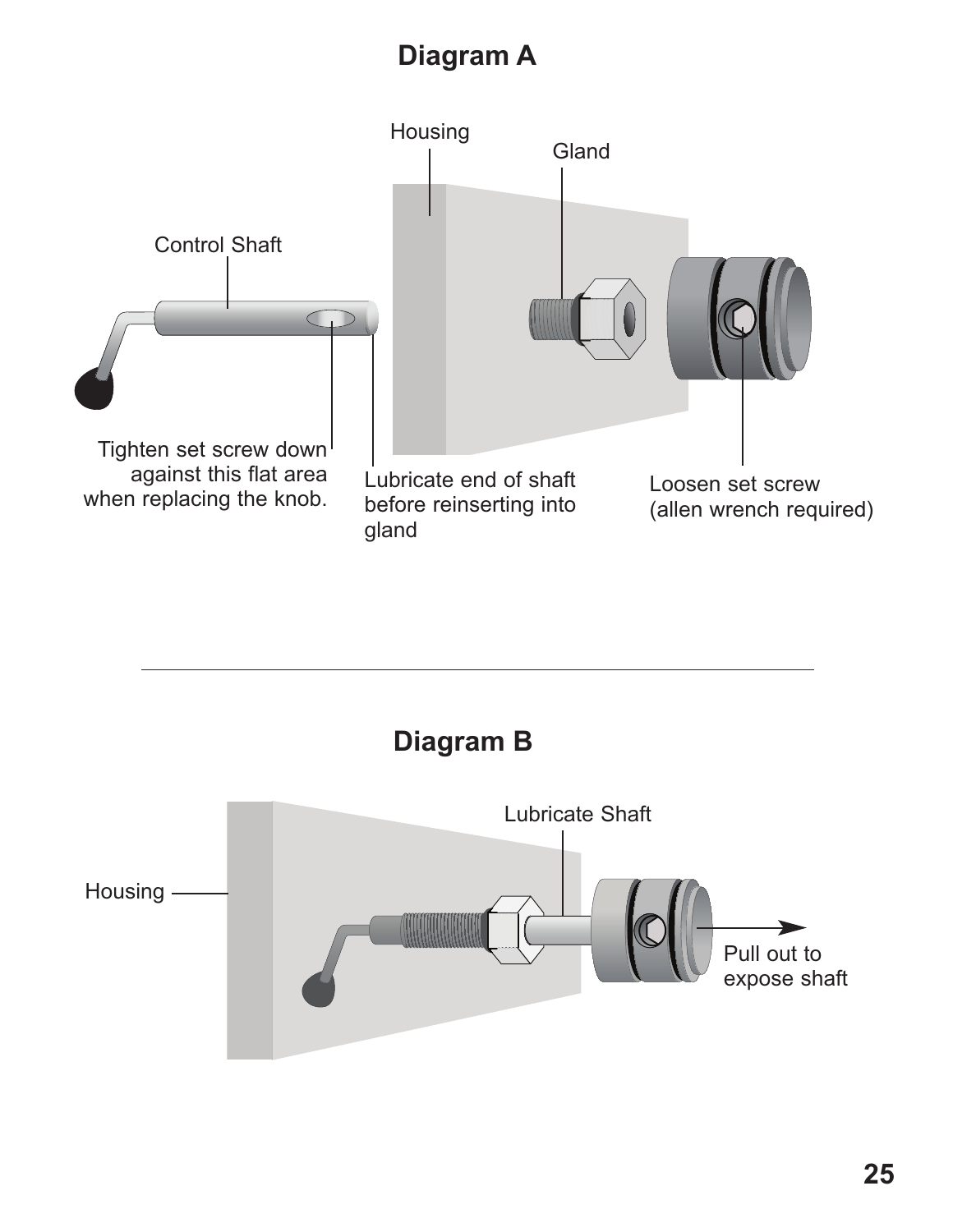#### **Housing Maintenance**

Your Ikelite Housing should be given the same care and attention as your other photographic equipment. In addition to normal maintenance, we recommend your housing be returned to Ikelite (every 2-3 years or 50 dives), to be checked and pressure tested.

- **Do Not** leave the camera and housing in direct sunlight for prolonged periods. Heat may damage the camera.
- Do Not ship the camera in the housing.
- Before using the housing, always check the tightness of the **set screw** in each control knob.

Check each **control gland** penetrating the housing to make sure they are tight. There is a slight chance that either could vibrate loose during travel.

- Keep the back and port o-ring clean and lightly lubricated. To lubricate, remove the o-ring from the back. Put a small amount of lkelite lubricant on your fingers. Pull the o-ring through your fingers to apply a light coating of lubricant. Only apply enough lubricant to make the o-ring feel slick. **Do Not stretch the o-ring**. This light coating of lubricant will help to keep the o-ring from drying out and will help to show a dark sealing line when the housing back is properly sealed.
- Keep the area where the o-ring fits and the sealing surface clean.
- Rinse the housing exterior thoroughly in freshwater after each saltwater use. Depress push buttons several times during rinse. Dry with a soft cloth. Dry port to eliminate water spotting.

After several uses in salt water, soak the housing in a mild soap solution, rinse, and dry.

- Although not recommended, if it is necessary to remove a housing push button, **Do Not** re-use the E-clip. Contact Ikelite for replacement E-clips (part #0319.12).
- **CAUTION:** Never use spray lubricants as the propellant ingredient can cause the plastic housing to crack. **Use only Ikelite lubricant***.*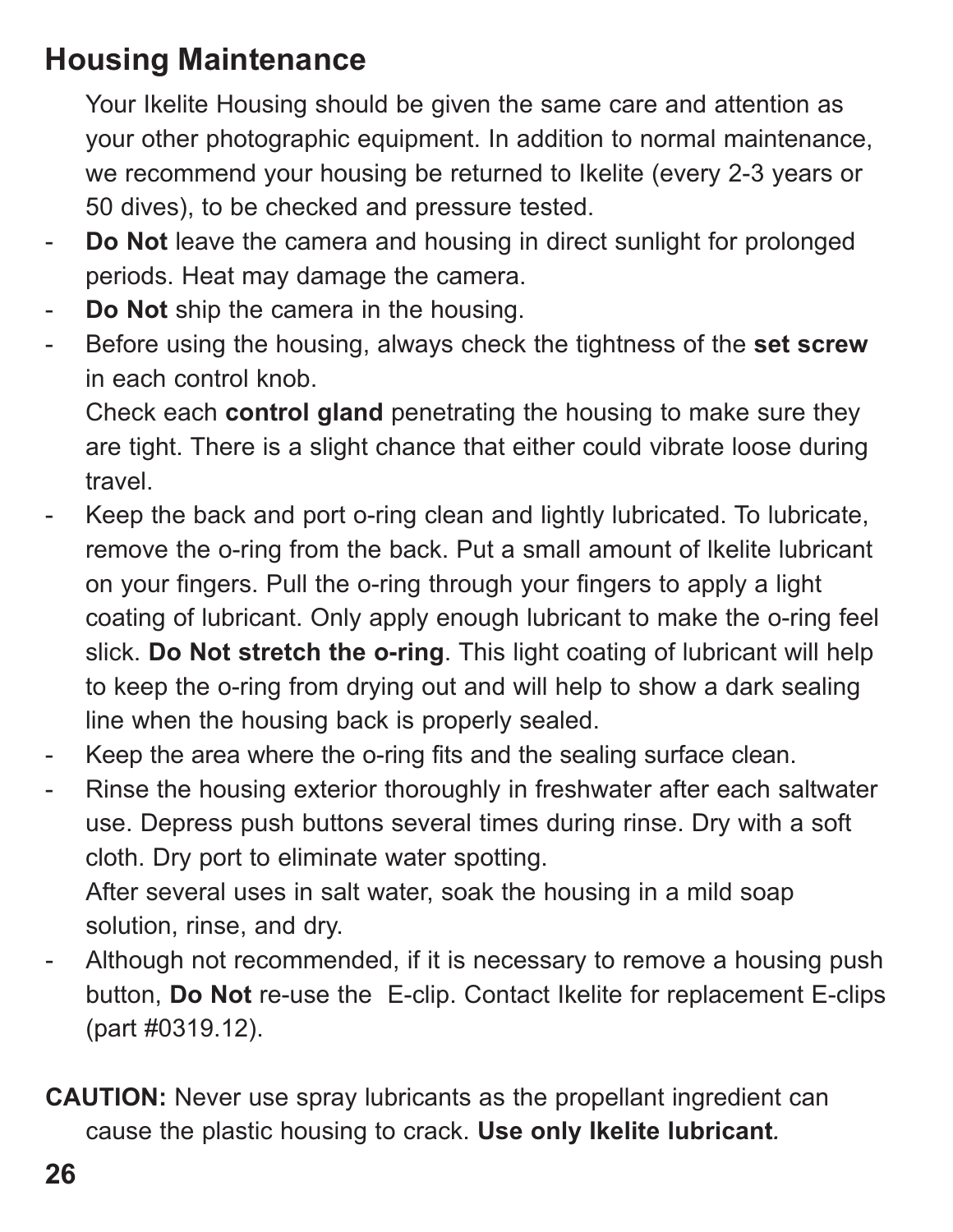### **Photo Tips**

- The number one rule in underwater photography is to eliminate as much water between the camera and subject as possible. Get as close as you can to the subject, then use the zoom. If you are using flash for still photos, subjects beyond 6 feet (1.8 m) will not have much color regardless of strobe power.
- Photograph in clear water; do not stir up the sand or silty bottom. If backscatter becomes a problem in the environment you are photographing, an external flash will help eliminate much of the backscatter.
- Many digital cameras have a slight lag time between when you press the shutter release button and the camera actually takes the picture. Hold the camera steady a second or two after pressing the shutter release button.
- Do not shoot down on subjects as they will quite often blend into the background and be difficult to see in the photograph. Shoot subjects straight on or shoot up at a slight angle using the blue water as a contrasting background.
- When using daylight or flash, if your camera consistently over or underexposes the image, you may want to adjust your camera's exposure compensation  $\mathbf{\pm}$  settings.
- If you error in exposure, it is better to have the image slightly underexposed rather than overexposed. An overexposed image is missing color information which cannot be adjusted in a photo processing program. A slightly underexposed image has color information that can be adjusted.
- It is important to respect all living creatures underwater, including people, marine life, and coral. While we encourage people to get close to their subjects when taking a photograph, they should not touch, lie on, or in any way disturb the things they find underwater.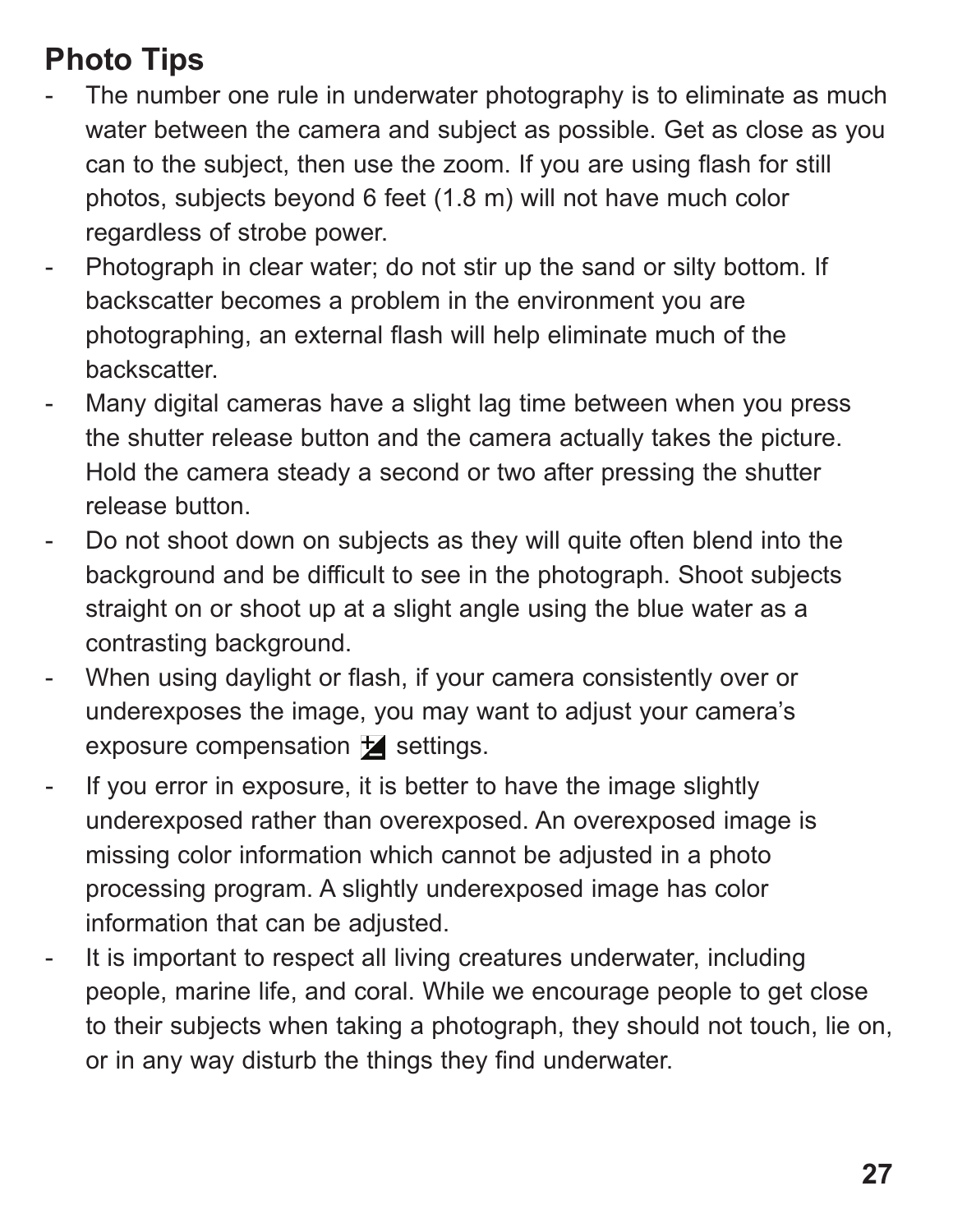**NOTE:** To shoot photographs closer than 2 feet (0.6 m), we recommend using an external strobe such as the DS51 or DS161. An external strobe can be positioned so nothing blocks the light path between the strobe and the subject.

#### **Storing the Housing**

When the housing is going to be stored for a prolonged period it should be soaked in a mild soap solution, rinsed, and dried thoroughly. Remove the back and port from the housing. Remove the back and port o-rings, lightly lubricate them and place them in a plastic ziploc bag. Place the plastic bag inside the housing for storage. Operate the push buttons periodically.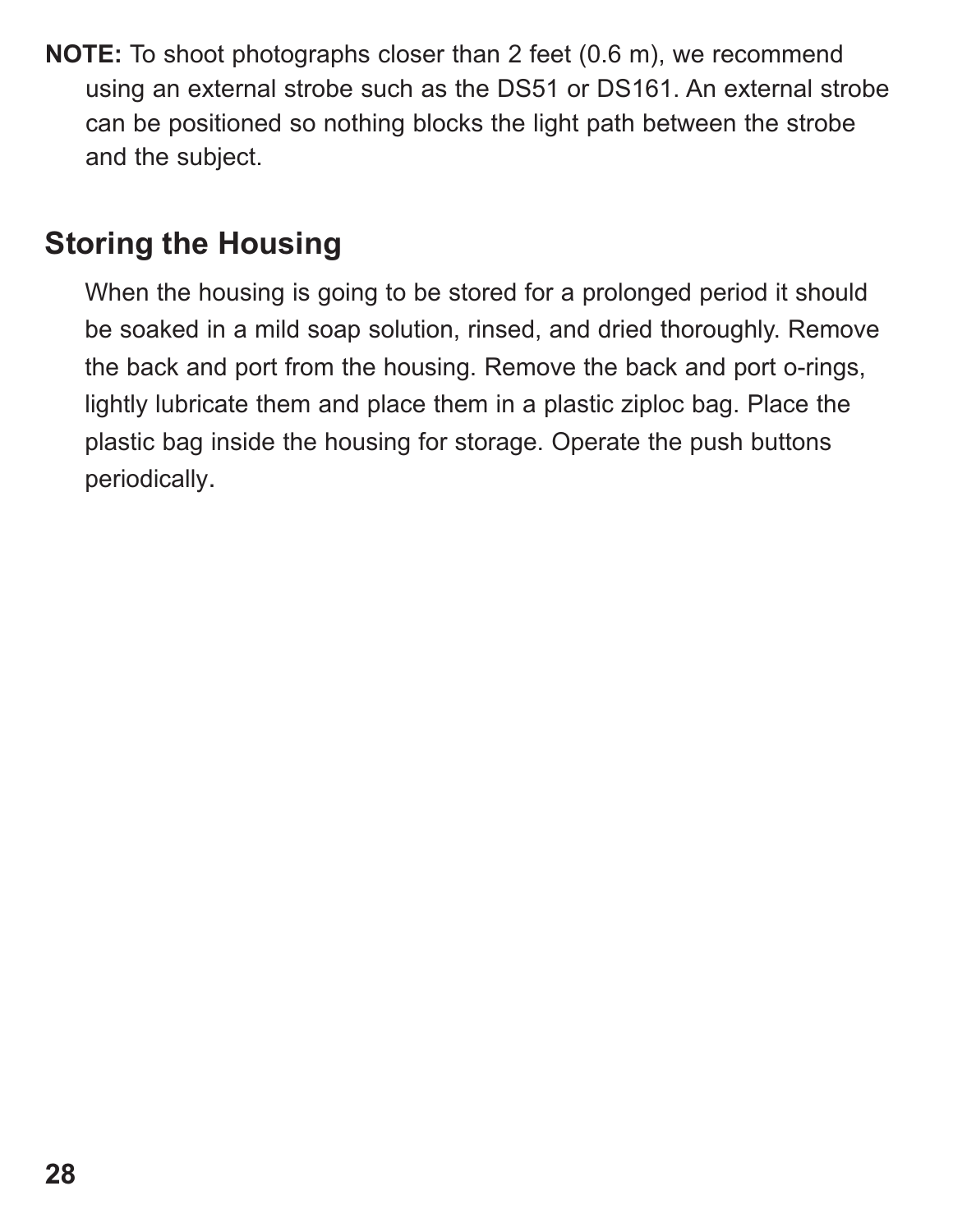# **Customer Support**

Email: ikelite@ikelite.com Phone: 317-923-4523 Fax: 317-924-7988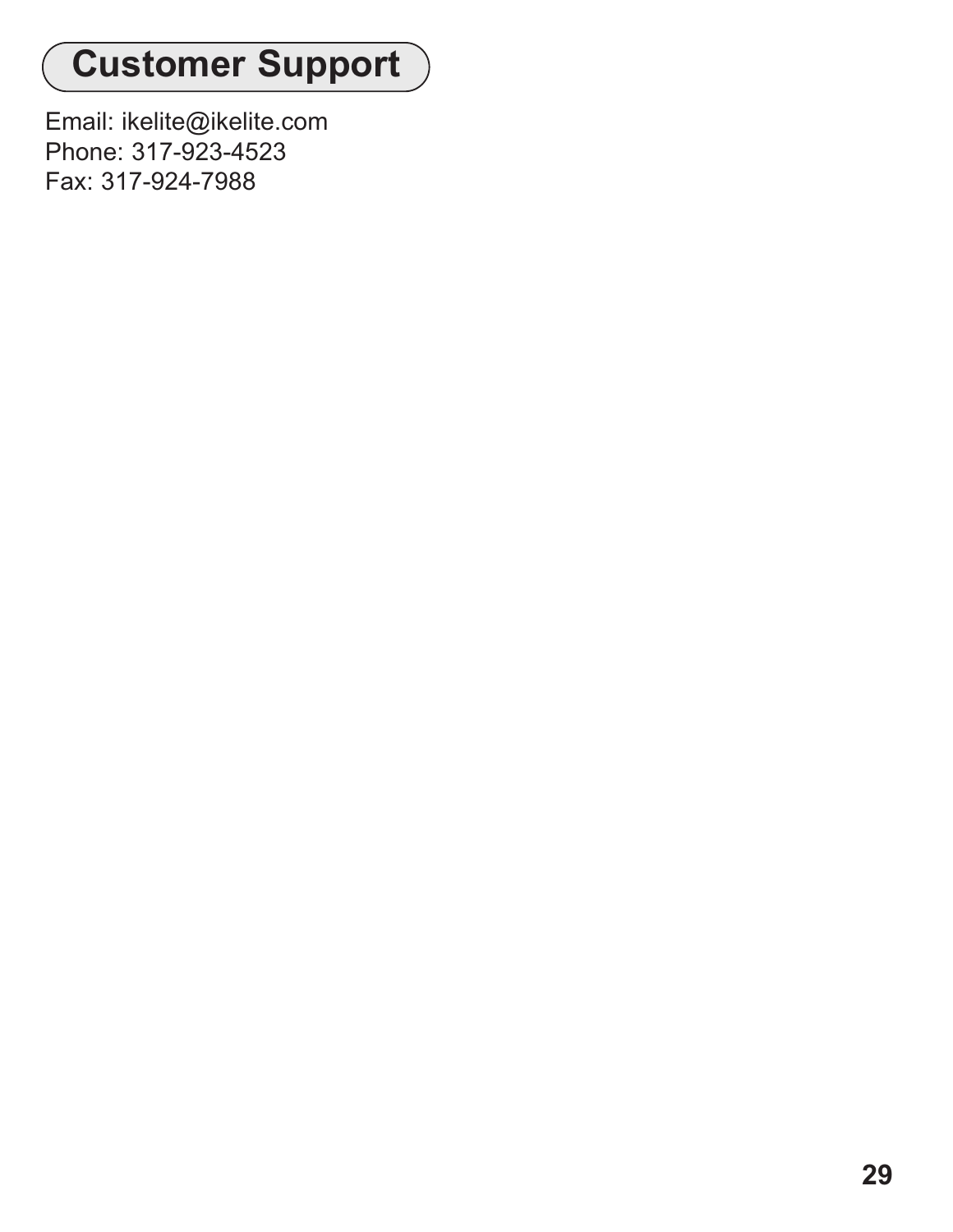## **Limited Warranty**

This Ikelite product is warranted against any manufacturing defects for a period of one year from the original date of purchase. Defective products should be returned prepaid to Ikelite. Ikelite will, at its discretion, repair or replace such products, and will return to customer prepaid. All other claims of any nature are not covered. Except as mentioned above, no other warranty expressed or implied, applies to this Ikelite product**.**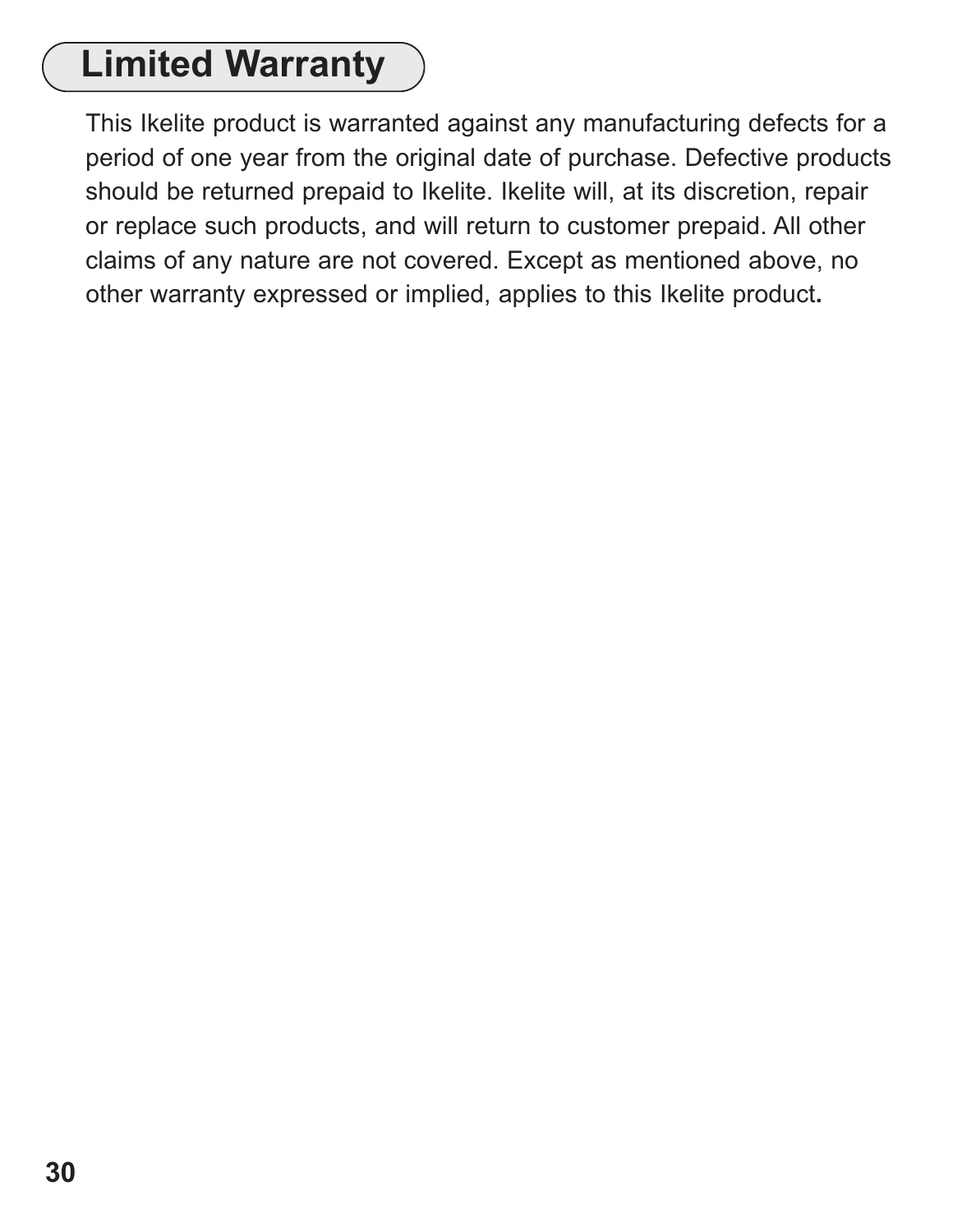#### **Returning Products for Service**

Ikelite is most interested in performing any service to ensure that all products perform as intended. Evidence of purchase date must be provided to obtain warranty service.

No prior authorization is required. You may return directly to Ikelite or through your dealer. Please include a brief description of the problem, any relevant e-mail correspondence, and/or instructions on requested service. Always include name, shipping address, email address, and phone number inside of the package.

You may also want to insure the package.

Send Postage Prepaid to:

Ikelite Underwater Systems Attention: Service Department 50 West 33 Street Indianapolis, IN 46208 USA

No reimbursements for return freight will be issued.

#### **Returning Products for Service (outside the United States)**

For the separate international customs documentation form that you complete to accompany the shipment, please state or designate that the enclosed products were originally manufactured in the USA and are being returned to the manufacturer for repair service. Value of the equipment listed for customs purposes should be zero.